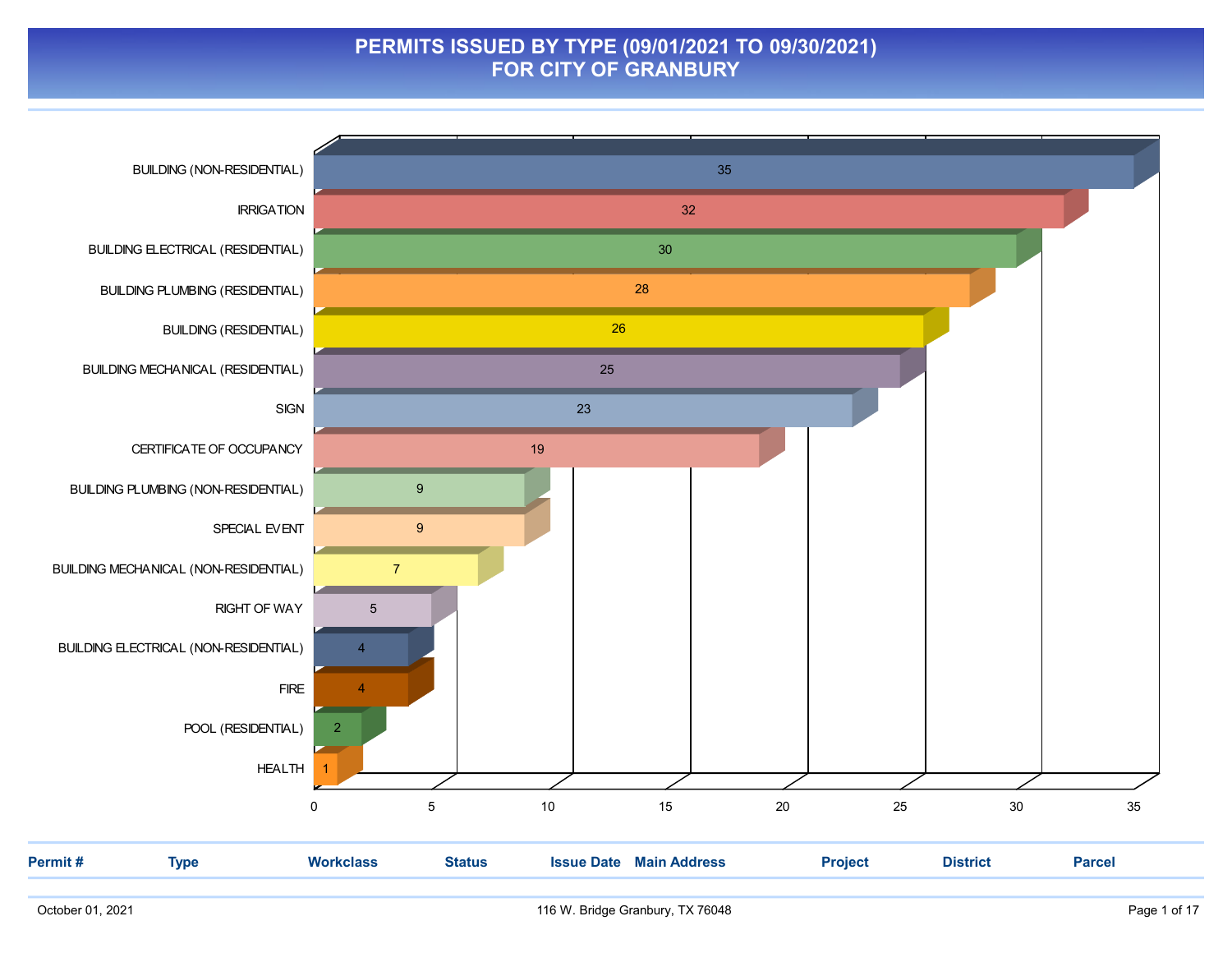| Permit#                           | <b>Type</b>                          | <b>Workclass</b>       | <b>Status</b> |            | <b>Issue Date Main Address</b>             | <b>Project</b> | <b>District</b>                   | <b>Parcel</b> |
|-----------------------------------|--------------------------------------|------------------------|---------------|------------|--------------------------------------------|----------------|-----------------------------------|---------------|
| <b>BUILDING (NON-RESIDENTIAL)</b> |                                      |                        |               |            |                                            |                |                                   |               |
| BLDC-013840-2021                  | <b>Building</b><br>(Non-Residential) | Accessory<br>Structure | <b>Issued</b> | 09/03/2021 | 106 N Lambert St,<br>Granbury, TX 76048    |                | City of Granbury                  | R36634        |
| BLDC-010714-2020                  | <b>Building</b><br>(Non-Residential) | Accessory<br>Structure | Issued        | 09/08/2021 | 1101 White Cliff Rd,<br>Granbury, TX 76048 |                | City of Granbury                  | R99740        |
| BLDC-010708-2020                  | <b>Building</b><br>(Non-Residential) | Accessory<br>Structure | Issued        | 09/08/2021 | 1101 White Cliff Rd,<br>Granbury, TX 76048 |                | City of Granbury                  | R99740        |
| BLDC-010711-2020                  | <b>Building</b><br>(Non-Residential) | Accessory<br>Structure | Issued        | 09/08/2021 | 1101 White Cliff Rd,<br>Granbury, TX 76048 |                | City of Granbury                  | R99740        |
| BLDC-010712-2020                  | <b>Building</b><br>(Non-Residential) | Accessory<br>Structure | Issued        | 09/08/2021 | 1101 White Cliff Rd,<br>Granbury, TX 76048 |                | City of Granbury                  | R99740        |
| BLDC-010680-2020                  | <b>Building</b><br>(Non-Residential) | Accessory<br>Structure | Issued        | 09/08/2021 | 1101 White Cliff Rd,<br>Granbury, TX 76048 |                | City of Granbury                  | R99740        |
| BLDC-010690-2020                  | <b>Building</b><br>(Non-Residential) | Accessory<br>Structure | Issued        | 09/08/2021 | 1101 White Cliff Rd,<br>Granbury, TX 76048 |                | City of Granbury                  | R99740        |
| BLDC-010709-2020                  | <b>Building</b><br>(Non-Residential) | Accessory<br>Structure | Issued        | 09/08/2021 | 1101 White Cliff Rd,<br>Granbury, TX 76048 |                | City of Granbury                  | R99740        |
| BLDC-010689-2020                  | <b>Building</b><br>(Non-Residential) | Accessory<br>Structure | Issued        | 09/08/2021 | 1101 White Cliff Rd,<br>Granbury, TX 76048 |                | City of Granbury                  | R99740        |
| BLDC-010707-2020                  | <b>Building</b><br>(Non-Residential) | Accessory<br>Structure | Issued        | 09/08/2021 | 1101 White Cliff Rd,<br>Granbury, TX 76048 |                | City of Granbury                  | R99740        |
| BLDC-010679-2020                  | <b>Building</b><br>(Non-Residential) | Accessory<br>Structure | Issued        | 09/08/2021 | 1101 White Cliff Rd,<br>Granbury, TX 76048 |                | City of Granbury                  | R99740        |
| BLDC-010710-2020                  | <b>Building</b><br>(Non-Residential) | Accessory<br>Structure | Issued        | 09/08/2021 | 1101 White Cliff Rd,<br>Granbury, TX 76048 |                | City of Granbury                  | R99740        |
| BLDC-013895-2021                  | <b>Building</b><br>(Non-Residential) | Alteration/Repair      | Issued        | 09/14/2021 | 116 N Houston St.<br>Granbury, TX 76048    |                | City of Granbury                  |               |
| BLDC-013908-2021                  | <b>Building</b><br>(Non-Residential) | Roof                   | Issued        | 09/15/2021 | 601 Fall Creek Hwy,<br>Granbury, TX 76049  |                | City of Granbury                  | R100374       |
| BLDC-013923-2021                  | <b>Building</b><br>(Non-Residential) | Alteration/Repair      | <b>Issued</b> | 09/16/2021 | 401 E Pearl St, Granbury,<br>TX 76048      |                | Runaway<br><b>Protection Zone</b> | R103193       |
| BLDC-013941-2021                  | <b>Building</b><br>(Non-Residential) | Alteration/Repair      | Issued        | 09/21/2021 | 110 W Pearl St, Granbury,<br>TX 76048      |                | City of Granbury                  |               |
| BLDC-014030-2021                  | <b>Building</b><br>(Non-Residential) | Roof                   | Issued        | 09/29/2021 | 403 B & C Barton St,<br>Granbury, TX 76048 |                | City of Granbury                  |               |
| BLDC-014025-2021                  | <b>Building</b><br>(Non-Residential) | Roof                   | Issued        | 09/29/2021 | 306-308 Mill St, Granbury,<br>TX 76048     |                | City of Granbury                  |               |
| BLDC-014023-2021                  | <b>Building</b><br>(Non-Residential) | Roof                   | Issued        | 09/29/2021 | 446-448 N Travis St,<br>Granbury, TX 76048 |                | City of Granbury                  | R38532        |
| BLDC-014036-2021                  | <b>Building</b><br>(Non-Residential) | Roof                   | Issued        | 09/29/2021 | 424-426 Travis St,<br>Granbury, TX 76048   |                | City of Granbury                  |               |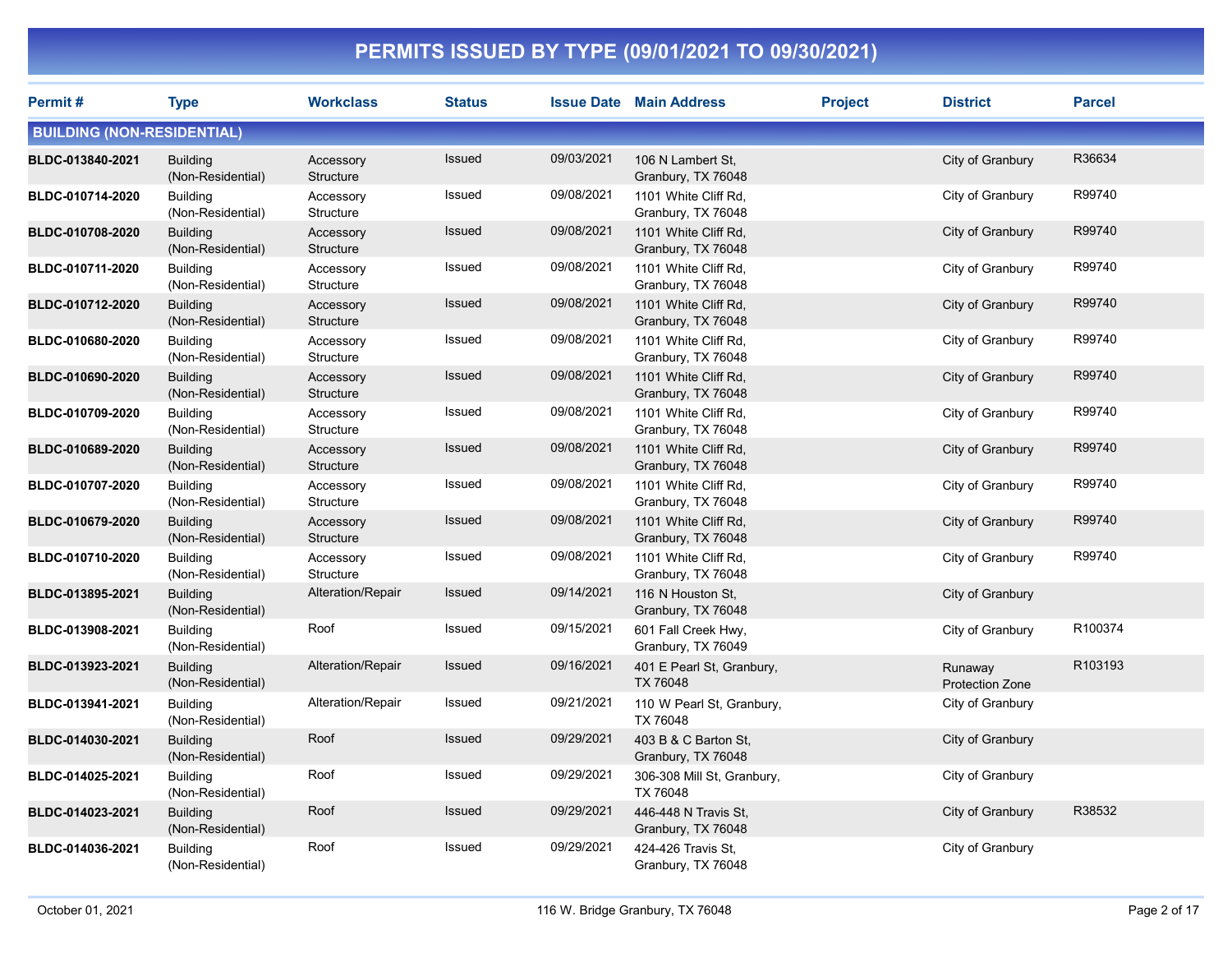| Permit#          | <b>Type</b>                          | <b>Workclass</b> | <b>Status</b> |            | <b>Issue Date Main Address</b>             | <b>Project</b> | <b>District</b>  | <b>Parcel</b> |
|------------------|--------------------------------------|------------------|---------------|------------|--------------------------------------------|----------------|------------------|---------------|
| BLDC-014038-2021 | <b>Building</b><br>(Non-Residential) | Roof             | <b>Issued</b> | 09/29/2021 | 438-444 Rucker St,<br>Granbury, TX 76048   |                | City of Granbury |               |
| BLDC-014039-2021 | <b>Building</b><br>(Non-Residential) | Roof             | Issued        | 09/29/2021 | 306-308 Baker St.<br>Granbury, TX 76048    |                | City of Granbury |               |
| BLDC-014031-2021 | <b>Building</b><br>(Non-Residential) | Roof             | Issued        | 09/29/2021 | 404-406 Live Oak.<br>Granbury, TX 76048    |                | City of Granbury |               |
| BLDC-014035-2021 | <b>Building</b><br>(Non-Residential) | Roof             | <b>Issued</b> | 09/29/2021 | 416-420 Travis St.<br>Granbury, TX 76048   |                | City of Granbury |               |
| BLDC-014029-2021 | <b>Building</b><br>(Non-Residential) | Roof             | Issued        | 09/29/2021 | 403 A & B Barton St,<br>Granbury, TX 76048 |                | City of Granbury |               |
| BLDC-014028-2021 | <b>Building</b><br>(Non-Residential) | Roof             | <b>Issued</b> | 09/29/2021 | 405 B & C Barton St.<br>Granbury, TX 76048 |                | City of Granbury |               |
| BLDC-014027-2021 | <b>Building</b><br>(Non-Residential) | Roof             | <b>Issued</b> | 09/29/2021 | 405 A & B Barton,<br>Granbury, TX 76048    |                | City of Granbury |               |
| BLDC-014026-2021 | <b>Building</b><br>(Non-Residential) | Roof             | <b>Issued</b> | 09/29/2021 | 407 E Barton St, Granbury,<br>TX 76048     |                | City of Granbury | R37850        |
| BLDC-014034-2021 | <b>Building</b><br>(Non-Residential) | Roof             | Issued        | 09/29/2021 | 408-414 Travis St.<br>Granbury, TX         |                | City of Granbury |               |
| BLDC-014040-2021 | <b>Building</b><br>(Non-Residential) | Roof             | <b>Issued</b> | 09/29/2021 | 302-304 Mill St, Granbury,<br>TX 76048     |                | City of Granbury |               |
| BLDC-014037-2021 | <b>Building</b><br>(Non-Residential) | Roof             | <b>Issued</b> | 09/29/2021 | 430-436 Rucker St,<br>Granbury, TX 76048   |                | City of Granbury |               |
| BLDC-014032-2021 | <b>Building</b><br>(Non-Residential) | Roof             | Issued        | 09/29/2021 | 408-410 Live Oak St.<br>Granbury, TX 76048 |                | City of Granbury |               |
| BLDC-014022-2021 | <b>Building</b><br>(Non-Residential) | Roof             | <b>Issued</b> | 09/29/2021 | 310-316 Mill St, Granbury,<br>TX 76048     |                | City of Granbury |               |
| BLDC-014024-2021 | <b>Building</b><br>(Non-Residential) | Roof             | <b>Issued</b> | 09/29/2021 | 318-320 Mill St, Granbury,<br>TX 76048     |                | City of Granbury |               |
| BLDC-014049-2021 | <b>Building</b><br>(Non-Residential) | Roof             | <b>Issued</b> | 09/29/2021 | 115 E Pearl St, Granbury,<br>TX 76048      |                | City of Granbury | R36566        |

PERMITS ISSUED FOR BUILDING (NON-RESIDENTIAL): 35

|                  | DUILDING (RESIDEN HAL)           |           |               |            |                                           |                  |         |  |  |  |  |
|------------------|----------------------------------|-----------|---------------|------------|-------------------------------------------|------------------|---------|--|--|--|--|
| BLDR-013814-2021 | <b>Building</b><br>(Residential) | Roof      | Issued        | 09/03/2021 | 210 E Rucker St, Granbury,<br>TX 76048    | City of Granbury | R91992  |  |  |  |  |
| BLDR-013815-2021 | <b>Building</b><br>(Residential) | Roof      | <b>Issued</b> | 09/03/2021 | 4702 Sapphire Ln.<br>Granbury, TX 76049   | City of Granbury | R100434 |  |  |  |  |
| BLDR-013813-2021 | <b>Building</b><br>(Residential) | Boat Dock | In Review     | 09/03/2021 | 1016 Sunset Bay Ct,<br>Granbury, TX 76048 | City of Granbury | R102239 |  |  |  |  |
| BLDR-013873-2021 | <b>Building</b><br>(Residential) | Roof      | <b>Issued</b> | 09/08/2021 | 202 S Crockett St.<br>Granbury, TX 76048  | City of Granbury | R36955  |  |  |  |  |

BUILDING (BESIDENTIAL)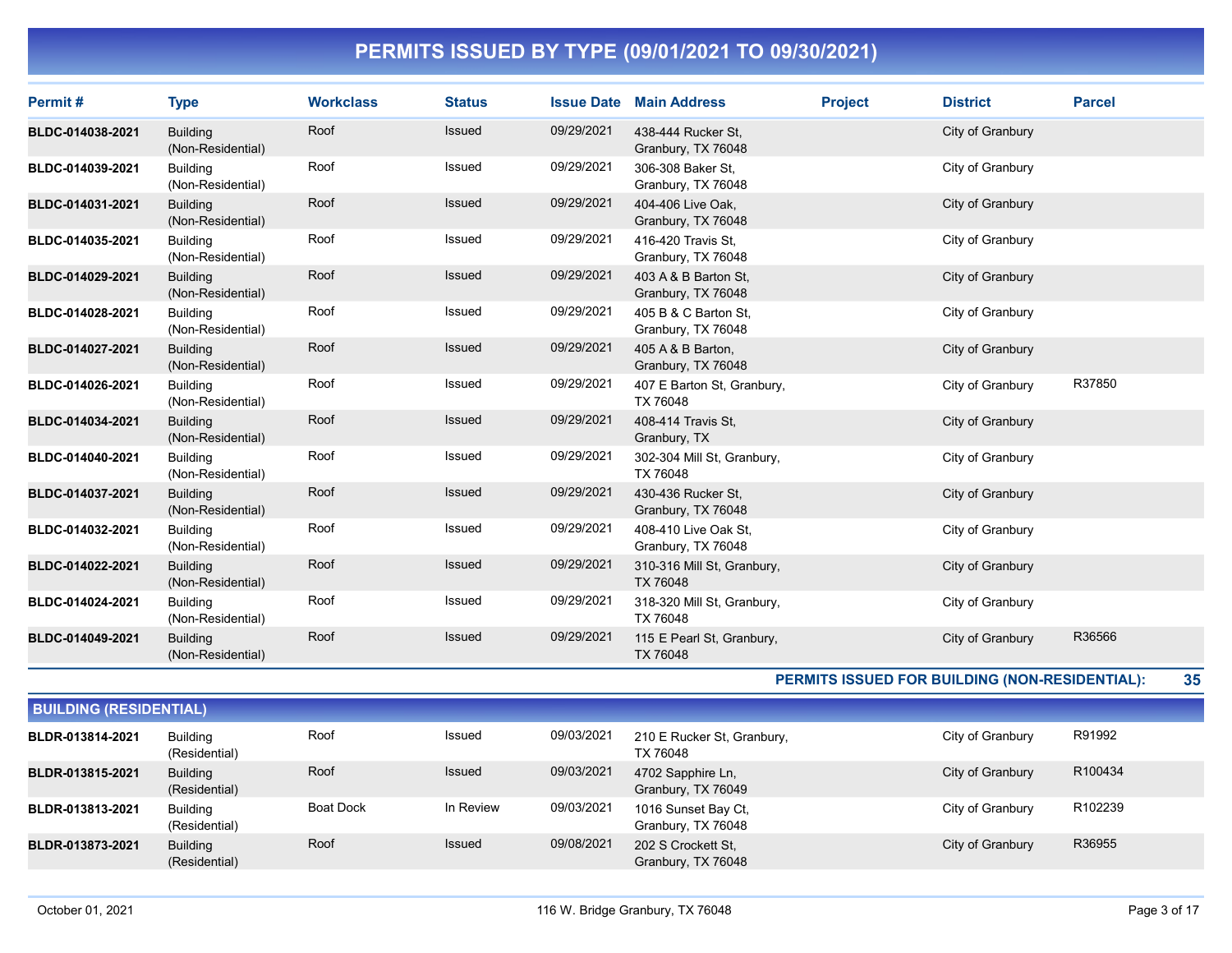| Permit#          | <b>Type</b>                      | <b>Workclass</b>       | <b>Status</b> |            | <b>Issue Date Main Address</b>                | <b>Project</b> | <b>District</b>  | <b>Parcel</b> |
|------------------|----------------------------------|------------------------|---------------|------------|-----------------------------------------------|----------------|------------------|---------------|
| BLDR-013869-2021 | Building<br>(Residential)        | New Single Family      | Issued        | 09/09/2021 | 105 Ada Court, Granbury,<br>TX 76048          |                | City of Granbury | R96201        |
| BLDR-013881-2021 | <b>Building</b><br>(Residential) | <b>Retaining Wall</b>  | Issued        | 09/09/2021 | 201 E Clifton Rd, Granbury,<br>TX 76048       |                | City of Granbury |               |
| BLDR-013872-2021 | <b>Building</b><br>(Residential) | Addition               | Issued        | 09/09/2021 | 1151 Aviara Ct, Granbury,<br>TX 76048         |                | City of Granbury |               |
| BLDR-013678-2021 | <b>Building</b><br>(Residential) | New Single Family      | Issued        | 09/09/2021 | 1641 Omaha Dr, Granbury,<br>TX 76049          |                | City of Granbury | R105978       |
| BLDR-013680-2021 | <b>Building</b><br>(Residential) | New Single Family      | Issued        | 09/09/2021 | 1645 Omaha Dr, Granbury,<br>TX 76049          |                | City of Granbury | R105979       |
| BLDR-013884-2021 | <b>Building</b><br>(Residential) | Addition               | <b>Issued</b> | 09/14/2021 | 215 Brazos Harbor Dr,<br>Granbury, TX 76048   |                | City of Granbury | R36830        |
| BLDR-013647-2021 | <b>Building</b><br>(Residential) | Accessory<br>Structure | Issued        | 09/17/2021 | 319 W Rucker St.<br>Granbury, TX 76048        |                | City of Granbury | R38515        |
| BLDR-013849-2021 | <b>Building</b><br>(Residential) | New Single Family      | <b>Issued</b> | 09/17/2021 | 1413 Seabiscuit Dr.<br>Granbury, TX 76049     |                | City of Granbury | R106067       |
| BLDR-013848-2021 | <b>Building</b><br>(Residential) | New Single Family      | Issued        | 09/17/2021 | 1408 Seabiscuit Dr.<br>Granbury, TX 76049     |                | City of Granbury | R106076       |
| BLDR-013847-2021 | <b>Building</b><br>(Residential) | New Single Family      | Issued        | 09/17/2021 | 1404 Seabiscuit Dr,<br>Granbury, TX 76049     |                | City of Granbury | R106075       |
| BLDR-013846-2021 | <b>Building</b><br>(Residential) | New Single Family      | Issued        | 09/17/2021 | 1400 Seabiscuit Dr.<br>Granbury, TX           |                | City of Granbury | R106074       |
| BLDR-013929-2021 | <b>Building</b><br>(Residential) | New Single Family      | Issued        | 09/20/2021 | 1358 Highland Park Cir,<br>Granbury, TX 76048 |                | City of Granbury | R105752       |
| BLDR-013883-2021 | <b>Building</b><br>(Residential) | New Single Family      | Issued        | 09/20/2021 | 1472 Highland Park Cir,<br>Granbury, TX 76049 |                | City of Granbury | R105782       |
| BLDR-013932-2021 | <b>Building</b><br>(Residential) | Accessory<br>Structure | Issued        | 09/20/2021 | 217 Sardius Blvd,<br>Granbury, TX 76049       |                | City of Granbury | R93739        |
| BLDR-013953-2021 | <b>Building</b><br>(Residential) | New Single Family      | Issued        | 09/22/2021 | 1061 Mickelson Dr.<br>Granbury, TX 76048      |                | City of Granbury | R105645       |
| BLDR-013954-2021 | <b>Building</b><br>(Residential) | Driveway/Approac<br>h  | Issued        | 09/22/2021 | 3500 Abes Landing,<br>Granbury, TX 76048      |                | City of Granbury |               |
| BLDR-013933-2021 | <b>Building</b><br>(Residential) | Accessory<br>Structure | Issued        | 09/22/2021 | 2321 River Rd, Granbury,<br>TX 76048          |                | City of Granbury | R38822        |
| BLDR-014015-2021 | <b>Building</b><br>(Residential) | Accessory<br>Structure | <b>Issued</b> | 09/27/2021 | 1112 Red Bird Ln,<br>Granbury, TX 76048       |                | City of Granbury | R38262        |
| BLDR-014020-2021 | <b>Building</b><br>(Residential) | New Single Family      | Issued        | 09/28/2021 | 1073 Mickelson Dr,<br>Granbury, TX 76048      |                | City of Granbury | R105620       |
| BLDR-014021-2021 | <b>Building</b><br>(Residential) | New Single Family      | Issued        | 09/28/2021 | 633 Keith Ct, Granbury, TX<br>76048           |                | City of Granbury | R43369        |
| BLDR-014072-2021 | <b>Building</b><br>(Residential) | Roof                   | Issued        | 09/30/2021 | 223 Cogdell St, Granbury,<br>TX 76048         |                | City of Granbury | R36730        |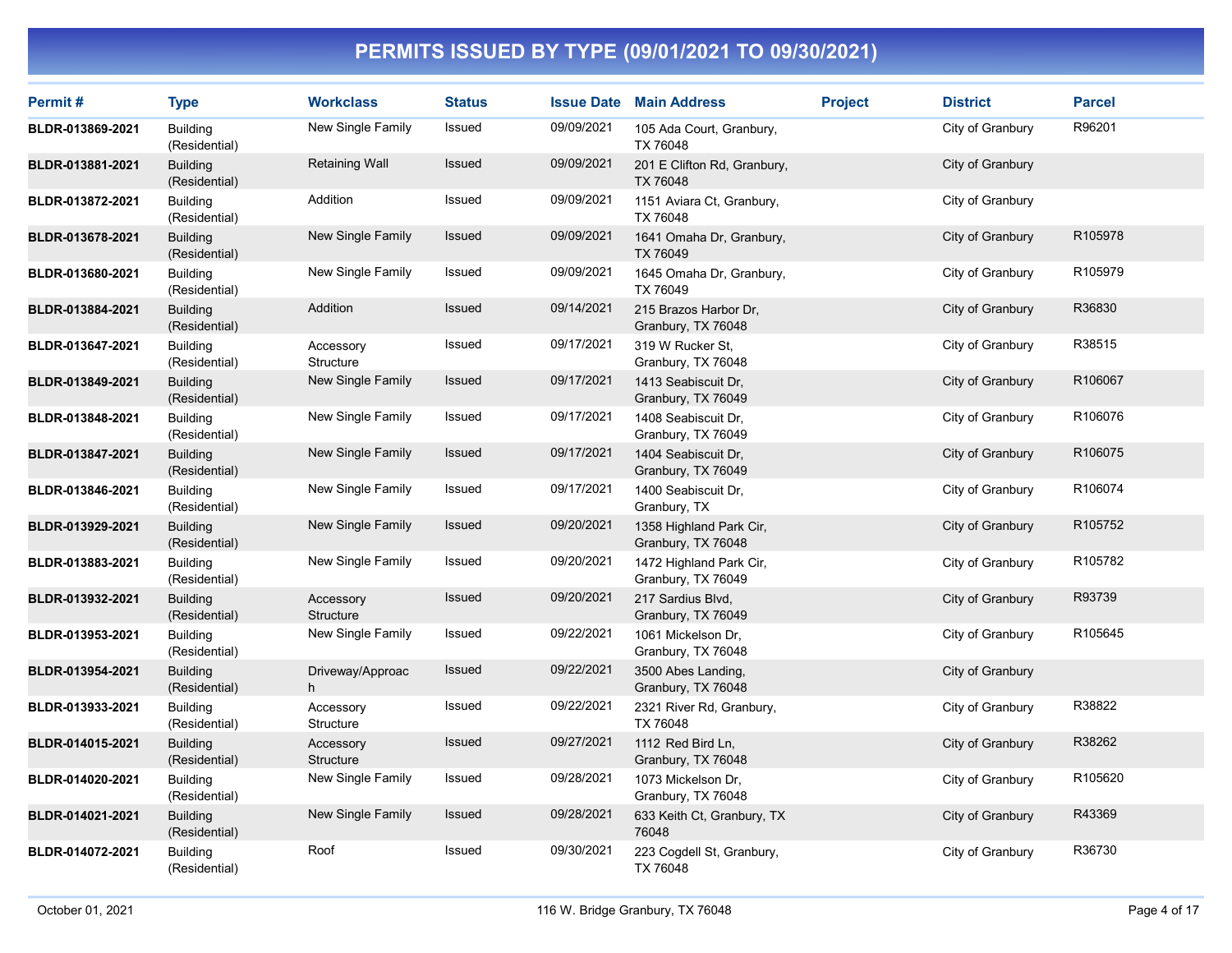|                  |                                                 |                         |               |                   | PERMITS ISSUED BY TYPE (09/01/2021 TO 09/30/2021) |                |                                                           |               |    |
|------------------|-------------------------------------------------|-------------------------|---------------|-------------------|---------------------------------------------------|----------------|-----------------------------------------------------------|---------------|----|
| Permit#          | <b>Type</b>                                     | <b>Workclass</b>        | <b>Status</b> | <b>Issue Date</b> | <b>Main Address</b>                               | <b>Project</b> | <b>District</b>                                           | <b>Parcel</b> |    |
| BLDR-014048-2021 | <b>Building</b><br>(Residential)                | <b>Boat Dock</b>        | Issued        | 09/30/2021        | 1007 Catalina Bay Ct,<br>Granbury, TX 76048       |                | City of Granbury                                          |               |    |
|                  |                                                 |                         |               |                   |                                                   |                | PERMITS ISSUED FOR BUILDING (RESIDENTIAL):                |               | 26 |
|                  | <b>BUILDING ELECTRICAL (NON-RESIDENTIAL)</b>    |                         |               |                   |                                                   |                |                                                           |               |    |
| ELEC-013889-2021 | <b>Building Electrical</b><br>(Non-Residential) | New Construction        | Issued        | 09/13/2021        | 3115 Fall Creek Hwy,<br>Granbury, TX 76049        |                | City of Granbury                                          | R43967        |    |
| ELEC-013905-2021 | <b>Building Electrical</b><br>(Non-Residential) | Alteration/Repair       | Issued        | 09/14/2021        | 401 E Pearl St, Granbury,<br>TX 76048             |                | City of Granbury                                          | R103193       |    |
| ELEC-013931-2021 | <b>Building Electrical</b><br>(Non-Residential) | <b>New Construction</b> | Issued        | 09/17/2021        | 1180 E Us Highway 377,<br>Granbury, TX 76048      |                | City of Granbury                                          | R95297        |    |
| ELEC-013944-2021 | <b>Building Electrical</b><br>(Non-Residential) | <b>New Construction</b> | Issued        | 09/21/2021        | 3407 Plaza East Ct,<br>Granbury, TX 76049         |                | City of Granbury                                          | R28227        |    |
|                  |                                                 |                         |               |                   |                                                   |                | PERMITS ISSUED FOR BUILDING ELECTRICAL (NON-RESIDENTIAL): |               | 4  |
|                  | <b>BUILDING ELECTRICAL (RESIDENTIAL)</b>        |                         |               |                   |                                                   |                |                                                           |               |    |
| ELER-013839-2021 | <b>Building Electrical</b><br>(Residential)     | <b>New Construction</b> | Issued        | 09/02/2021        | 2052 Spieth St, Granbury,<br>TX 76048             |                | City of Granbury                                          | R105558       |    |
| ELER-013817-2021 | <b>Building Electrical</b><br>(Residential)     | <b>New Construction</b> | Issued        | 09/02/2021        | 102 W Doyle St, Granbury,<br><b>TX 76048</b>      |                | City of Granbury                                          | R36970        |    |
| ELER-013816-2021 | <b>Building Electrical</b><br>(Residential)     | <b>New Construction</b> | Issued        | 09/02/2021        | 1611 Monterrey Bay,<br>Granbury, TX 76049         |                | City of Granbury                                          | R95547        |    |
| ELER-013845-2021 | <b>Building Electrical</b><br>(Residential)     | <b>New Construction</b> | Issued        | 09/03/2021        | 1025 Anna Cir, Granbury,<br>TX 76048              |                | City of Granbury                                          | R104259       |    |
| ELER-013865-2021 | <b>Building Electrical</b><br>(Residential)     | Alteration/Repair       | Issued        | 09/07/2021        | 2205 Fiesta Way,<br>Granbury, TX 76048            |                | City of Granbury                                          |               |    |
| ELER-013882-2021 | <b>Building Electrical</b><br>(Residential)     | <b>New Construction</b> | Issued        | 09/09/2021        | 3314 Crystal Clear Ct,<br>Granbury, TX 76049      |                | City of Granbury                                          | R101404       |    |
| ELER-013901-2021 | <b>Building Electrical</b><br>(Residential)     | Alteration/Repair       | Issued        | 09/14/2021        | 2510 Pebble Dr, Granbury,<br>TX 76048             |                | City of Granbury                                          | R38897        |    |
| ELER-013904-2021 | <b>Building Electrical</b><br>(Residential)     | <b>Boat Dock</b>        | Issued        | 09/14/2021        | 1016 Sunset Bay Ct,<br>Granbury, TX 76048         |                | City of Granbury                                          | R102239       |    |
| ELER-013919-2021 | <b>Building Electrical</b><br>(Residential)     | <b>New Construction</b> | Issued        | 09/15/2021        | 506 E Grove St, Granbury,<br>TX 76048             |                | City of Granbury                                          | R38673        |    |
| ELER-013924-2021 | <b>Building Electrical</b><br>(Residential)     | <b>New Construction</b> | Issued        | 09/16/2021        | 1350 Highland Park,<br>Granbury, TX 76048         |                | City of Granbury                                          | R105750       |    |
| ELER-013927-2021 | <b>Building Electrical</b><br>(Residential)     | New Construction        | Issued        | 09/16/2021        | 1066 Mickelson Dr,<br>Granbury, TX 76048          |                | City of Granbury                                          | R105608       |    |
| ELER-013925-2021 | <b>Building Electrical</b><br>(Residential)     | <b>New Construction</b> | Issued        | 09/16/2021        | 1354 Highland Park Cir,<br>Granbury, TX 76048     |                | City of Granbury                                          | R105751       |    |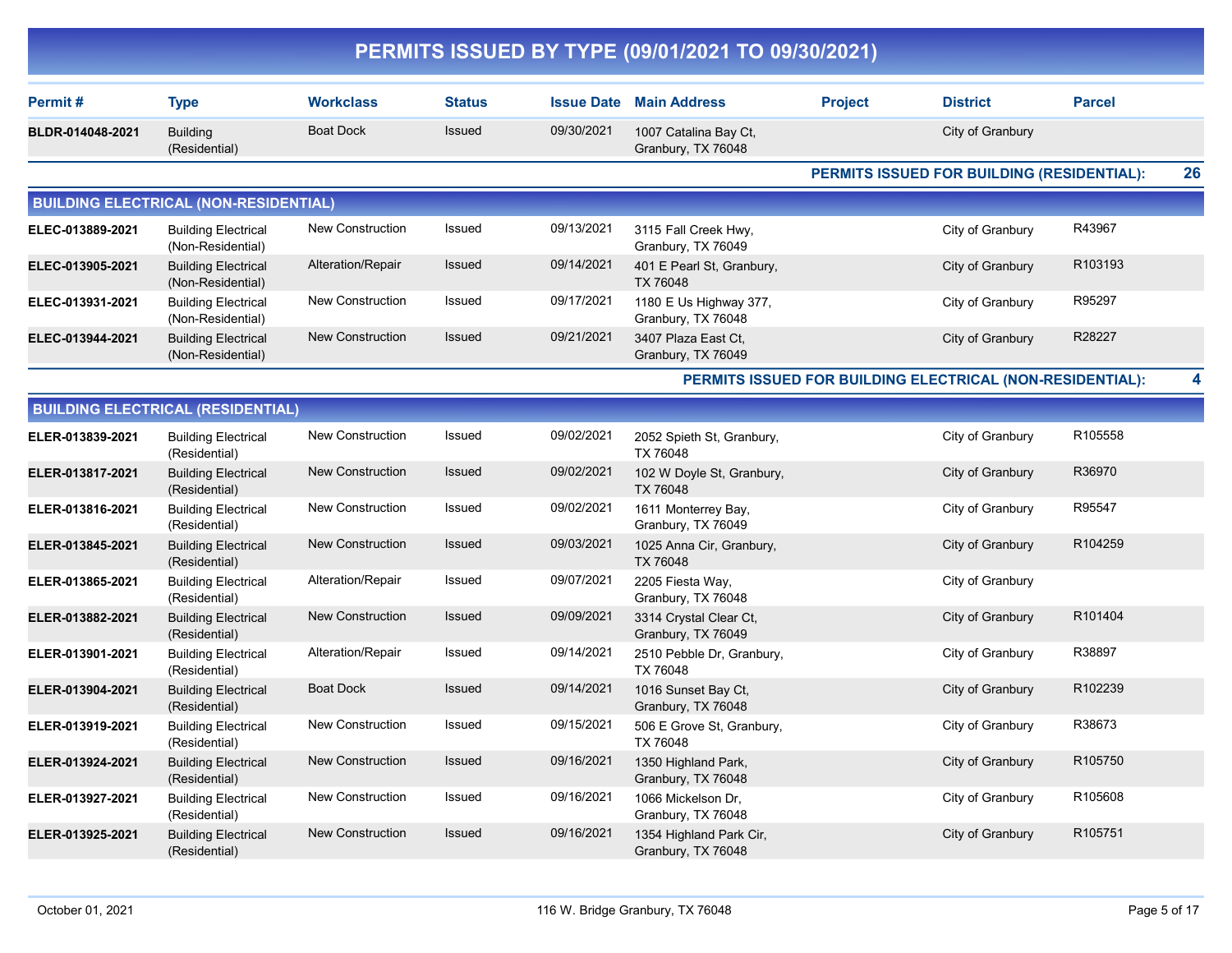| Permit#          | <b>Type</b>                                 | <b>Workclass</b>        | <b>Status</b> | <b>Issue Date</b> | <b>Main Address</b>                            | <b>Project</b> | <b>District</b>  | <b>Parcel</b> |
|------------------|---------------------------------------------|-------------------------|---------------|-------------------|------------------------------------------------|----------------|------------------|---------------|
| ELER-013926-2021 | <b>Building Electrical</b><br>(Residential) | New Construction        | Issued        | 09/16/2021        | 1147 Aviara Ct, Granbury,<br>TX 76048          |                | City of Granbury | R105387       |
| ELER-013955-2021 | <b>Building Electrical</b><br>(Residential) | New Construction        | Issued        | 09/22/2021        | 1001 Cliff Swallow Dr,<br>Granbury, TX 76048   |                | City of Granbury | R38706        |
| ELER-013993-2021 | <b>Building Electrical</b><br>(Residential) | New Construction        | Issued        | 09/23/2021        | 2004 Spieth St, Granbury,<br>TX 76048          |                | City of Granbury | R105546       |
| ELER-013974-2021 | <b>Building Electrical</b><br>(Residential) | <b>New Construction</b> | Issued        | 09/23/2021        | 327 Smart Strike Ct,<br>Granbury, TX 76048     |                | City of Granbury | R105958       |
| ELER-013968-2021 | <b>Building Electrical</b><br>(Residential) | Pool                    | Issued        | 09/23/2021        | 1609 Monterey Bay Court,<br>Granbury, TX 76048 |                | City of Granbury |               |
| ELER-013994-2021 | <b>Building Electrical</b><br>(Residential) | New Construction        | <b>Issued</b> | 09/23/2021        | 2011 Spieth St, Granbury,<br>TX 76048          |                | City of Granbury | R105578       |
| ELER-013969-2021 | <b>Building Electrical</b><br>(Residential) | New Construction        | Issued        | 09/23/2021        | 1721 Swale Ln, Granbury,<br>TX 76049           |                | City of Granbury | R106008       |
| ELER-014012-2021 | <b>Building Electrical</b><br>(Residential) | <b>New Construction</b> | <b>Issued</b> | 09/28/2021        | 555 Smart Strike Trl,<br>Granbury, TX 76049    |                | City of Granbury | R106036       |
| ELER-014044-2021 | <b>Building Electrical</b><br>(Residential) | New Construction        | <b>Issued</b> | 09/29/2021        | 560 Smart Strike Trl.<br>Granbury, TX 76049    |                | City of Granbury | R106000       |
| ELER-014041-2021 | <b>Building Electrical</b><br>(Residential) | New Construction        | Issued        | 09/29/2021        | 1713 Damascus Ct.<br>Granbury, TX 76049        |                | City of Granbury | R106142       |
| ELER-014000-2021 | <b>Building Electrical</b><br>(Residential) | New Construction        | <b>Issued</b> | 09/29/2021        | 241 Honor Code Pl.<br>Granbury, TX 76049       |                | City of Granbury | R105914       |
| ELER-014003-2021 | <b>Building Electrical</b><br>(Residential) | New Construction        | <b>Issued</b> | 09/29/2021        | 253 Honor Code Pl,<br>Granbury, TX 76049       |                | City of Granbury | R105917       |
| ELER-013998-2021 | <b>Building Electrical</b><br>(Residential) | New Construction        | Issued        | 09/29/2021        | 233 Honor Code Pl,<br>Granbury, TX 76049       |                | City of Granbury | R105912       |
| ELER-013999-2021 | <b>Building Electrical</b><br>(Residential) | New Construction        | <b>Issued</b> | 09/29/2021        | 237 Honor Code PI,<br>Granbury, TX 76049       |                | City of Granbury | R105913       |
| ELER-014001-2021 | <b>Building Electrical</b><br>(Residential) | New Construction        | Issued        | 09/29/2021        | 245 Honor Code PI,<br>Granbury, TX 76049       |                | City of Granbury | R105915       |
| ELER-013996-2021 | <b>Building Electrical</b><br>(Residential) | New Construction        | <b>Issued</b> | 09/29/2021        | 225 Honor Code PI,<br>Granbury, TX 76049       |                | City of Granbury | R105910       |
| ELER-014002-2021 | <b>Building Electrical</b><br>(Residential) | New Construction        | Issued        | 09/29/2021        | 249 Honor Code PI,<br>Granbury, TX 76049       |                | City of Granbury | R105916       |
| ELER-013997-2021 | <b>Building Electrical</b><br>(Residential) | New Construction        | <b>Issued</b> | 09/29/2021        | 229 Honor Code PI,<br>Granbury, TX 76049       |                | City of Granbury | R105911       |

#### PERMITS ISSUED FOR BUILDING ELECTRICAL (RESIDENTIAL): 30

BUILDING MECHANICAL (NON-RESIDENTIAL) Building Mechanical (Non-Residential) New Construction 4525 E Highway 377, MECC-013862-2021 Issued 09/07/2021 City of Granbury Granbury, TX 76048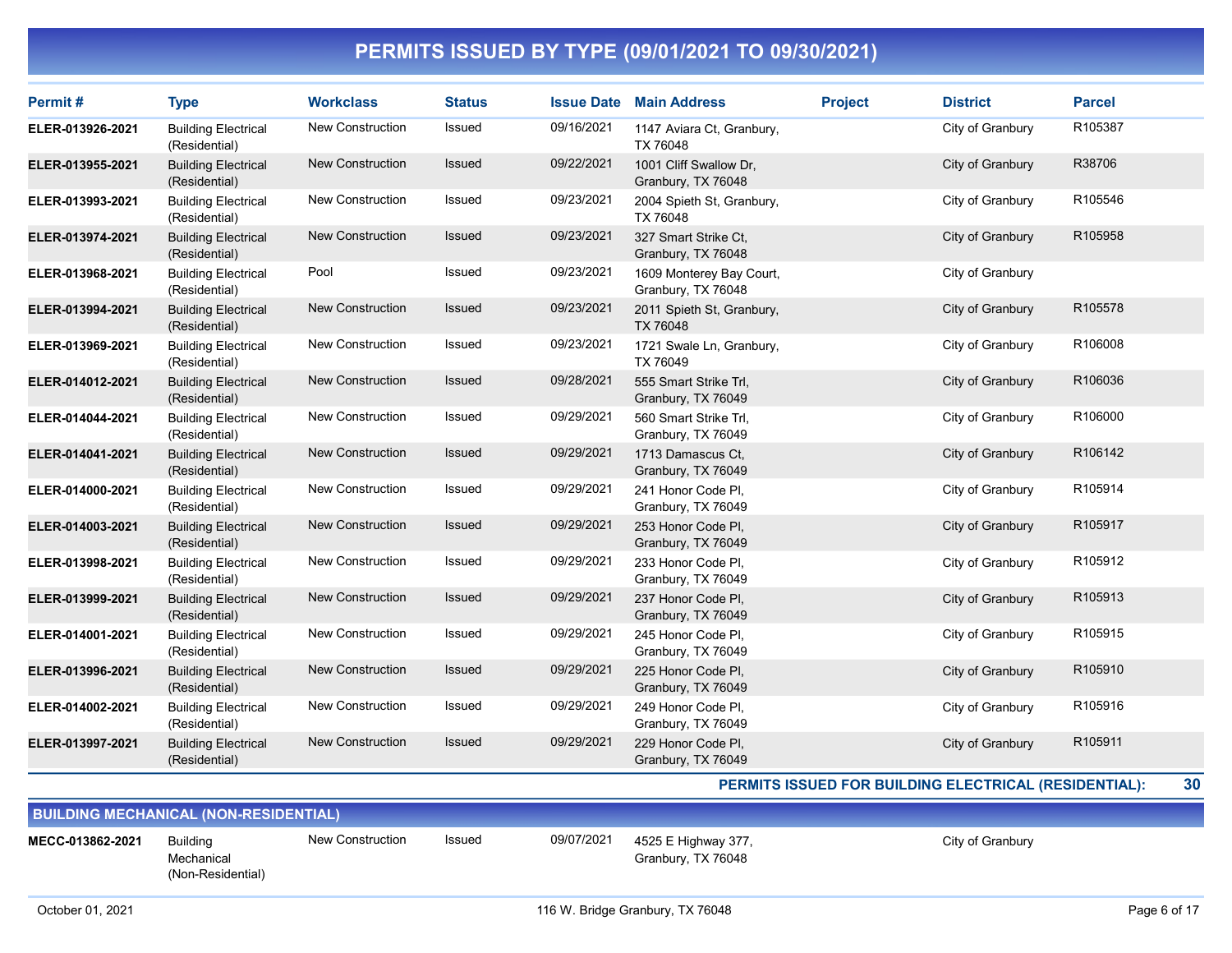| Permit#          | <b>Type</b>                                        | <b>Workclass</b>        | <b>Status</b> | <b>Issue Date</b> | <b>Main Address</b>                          | <b>Project</b> | <b>District</b>  | <b>Parcel</b>       |
|------------------|----------------------------------------------------|-------------------------|---------------|-------------------|----------------------------------------------|----------------|------------------|---------------------|
| MECC-013852-2021 | <b>Building</b><br>Mechanical<br>(Non-Residential) | <b>HVAC Changeout</b>   | Issued        | 09/14/2021        | 1305 Paluxy Rd, A,<br>Granbury, TX 76048     |                | City of Granbury |                     |
| MECC-013917-2021 | <b>Building</b><br>Mechanical<br>(Non-Residential) | <b>New Construction</b> | Issued        | 09/17/2021        | 1066 Mickelson St.<br>Granbury 76049         |                | City of Granbury |                     |
| MECC-013918-2021 | <b>Building</b><br>Mechanical<br>(Non-Residential) | <b>New Construction</b> | <b>Issued</b> | 09/17/2021        | 1458 Highland Park Ct,<br>Granbury 76049     |                | City of Granbury |                     |
| MECC-013952-2021 | <b>Building</b><br>Mechanical<br>(Non-Residential) | <b>HVAC Changeout</b>   | Issued        | 09/22/2021        | 1300 2Nd St, Granbury, TX<br>76048           |                | City of Granbury | R <sub>100101</sub> |
| MECC-013977-2021 | <b>Building</b><br>Mechanical<br>(Non-Residential) | <b>HVAC Changeout</b>   | Issued        | 09/23/2021        | 805 Hill Blvd, 102,<br>Granbury, TX 76049    |                | City of Granbury |                     |
| MECC-014045-2021 | <b>Building</b><br>Mechanical<br>(Non-Residential) | <b>New Construction</b> | Issued        | 09/28/2021        | 1180 E Us Highway 377,<br>Granbury, TX 76048 |                | City of Granbury | R95297              |

#### PERMITS ISSUED FOR BUILDING MECHANICAL (NON-RESIDENTIAL): 7

|                  | <b>BUILDING MECHANICAL (RESIDENTIAL)</b>       |                         |               |            |                                             |                  |         |
|------------------|------------------------------------------------|-------------------------|---------------|------------|---------------------------------------------|------------------|---------|
| MECR-013807-2021 | <b>Building</b><br>Mechanical<br>(Residential) | <b>New Construction</b> | Issued        | 09/02/2021 | 701 Rolling Terrace Cir,<br>Granbury 76049  | City of Granbury |         |
| MECR-013808-2021 | <b>Building</b><br>Mechanical<br>(Residential) | <b>New Construction</b> | Issued        | 09/02/2021 | 703 Rolling Terrace Cir,<br>Granbury 76049  | City of Granbury |         |
| MECR-013863-2021 | <b>Building</b><br>Mechanical<br>(Residential) | New Construction        | Issued        | 09/07/2021 | 323 Smart Strike Ct,<br>Granbury, TX 76049  | City of Granbury | R105957 |
| MECR-013857-2021 | <b>Building</b><br>Mechanical<br>(Residential) | <b>New Construction</b> | Issued        | 09/08/2021 | 2004 Spieth St, Granbury,<br>TX 76048       | City of Granbury |         |
| MECR-013856-2021 | <b>Building</b><br>Mechanical<br>(Residential) | <b>New Construction</b> | <b>Issued</b> | 09/08/2021 | 2031 Spieth St, Granbury,<br>TX 76048       | City of Granbury |         |
| MECR-013855-2021 | <b>Building</b><br>Mechanical<br>(Residential) | <b>New Construction</b> | Issued        | 09/08/2021 | 2011 Spieth St, Granbury,<br>TX 76048       | City of Granbury |         |
| MECR-013870-2021 | <b>Building</b><br>Mechanical<br>(Residential) | <b>New Construction</b> | <b>Issued</b> | 09/09/2021 | 555 Smart Strike Trl.<br>Granbury, TX 76049 | City of Granbury | R106036 |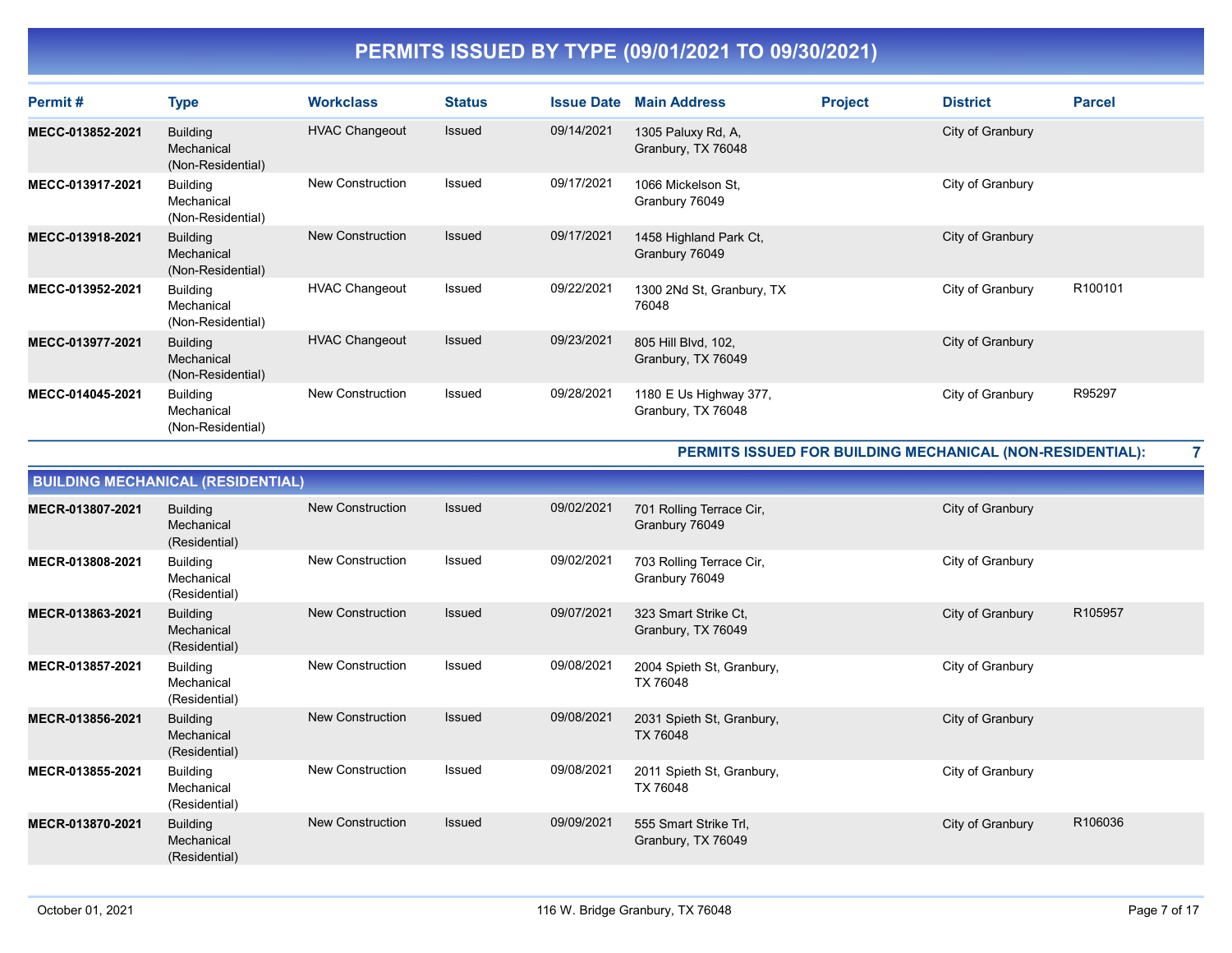| Permit#          | <b>Type</b>                                    | <b>Workclass</b>                | <b>Status</b> |            | <b>Issue Date Main Address</b>                    | <b>Project</b> | <b>District</b>  | <b>Parcel</b> |
|------------------|------------------------------------------------|---------------------------------|---------------|------------|---------------------------------------------------|----------------|------------------|---------------|
| MECR-013900-2021 | <b>Building</b><br>Mechanical<br>(Residential) | <b>HVAC New</b><br>Installation | Issued        | 09/14/2021 | 1613 Chesapeake Bay<br>Court, Granbury, TX 76048  |                | City of Granbury |               |
| MECR-013898-2021 | <b>Building</b><br>Mechanical<br>(Residential) | <b>New Construction</b>         | Issued        | 09/14/2021 | 1713 Damascus Ct,<br>Granbury, TX 76049           |                | City of Granbury | R106142       |
| MECR-013897-2021 | <b>Building</b><br>Mechanical<br>(Residential) | <b>New Construction</b>         | Issued        | 09/14/2021 | 327 Smart Strike Ct,<br>Granbury, TX 76048        |                | City of Granbury | R105958       |
| MECR-013894-2021 | <b>Building</b><br>Mechanical<br>(Residential) | <b>New Construction</b>         | Issued        | 09/14/2021 | 328 Smart Strike Ct,<br>Granbury, TX 76049        |                | City of Granbury | R105959       |
| MECR-013920-2021 | <b>Building</b><br>Mechanical<br>(Residential) | <b>New Construction</b>         | Issued        | 09/15/2021 | 1717 Damascus Ct.<br>Granbury, TX 76049           |                | City of Granbury | R106143       |
| MECR-013903-2021 | <b>Building</b><br>Mechanical<br>(Residential) | <b>New Construction</b>         | Issued        | 09/15/2021 | 560 Smart Strike Trl,<br>Granbury, TX 76049       |                | City of Granbury | R106000       |
| MECR-013916-2021 | <b>Building</b><br>Mechanical<br>(Residential) | New Construction                | Issued        | 09/17/2021 | 1147 Aviara St, Granbury<br>76049                 |                | City of Granbury |               |
| MECR-013915-2021 | <b>Building</b><br>Mechanical<br>(Residential) | <b>New Construction</b>         | Issued        | 09/17/2021 | 401 Fowler St, Granbury<br>76049                  |                | City of Granbury |               |
| MECR-013938-2021 | <b>Building</b><br>Mechanical<br>(Residential) | New Construction                | Issued        | 09/22/2021 | 2016 Spieth St, Granbury,<br>TX 76048             |                | City of Granbury |               |
| MECR-013940-2021 | <b>Building</b><br>Mechanical<br>(Residential) | <b>New Construction</b>         | Issued        | 09/22/2021 | 2027 Spieth St, Granbury,<br>TX 76048             |                | City of Granbury |               |
| MECR-013946-2021 | <b>Building</b><br>Mechanical<br>(Residential) | New Construction                | Issued        | 09/22/2021 | 1034 Mickelson Dr,<br>Granbury, TX 76048          |                | City of Granbury |               |
| MECR-013939-2021 | <b>Building</b><br>Mechanical<br>(Residential) | <b>New Construction</b>         | Issued        | 09/22/2021 | 1038 Mickelson Dr,<br>Granbury, TX 76048          |                | City of Granbury |               |
| MECR-013945-2021 | <b>Building</b><br>Mechanical<br>(Residential) | <b>New Construction</b>         | Issued        | 09/22/2021 | 209 Johnson St, Granbury,<br>TX 76048             |                | City of Granbury |               |
| MECR-013970-2021 | <b>Building</b><br>Mechanical<br>(Residential) | <b>New Construction</b>         | Issued        | 09/23/2021 | 748 Rolling Terrace Circle,<br>Granbury, TX 76048 |                | City of Granbury | R105078       |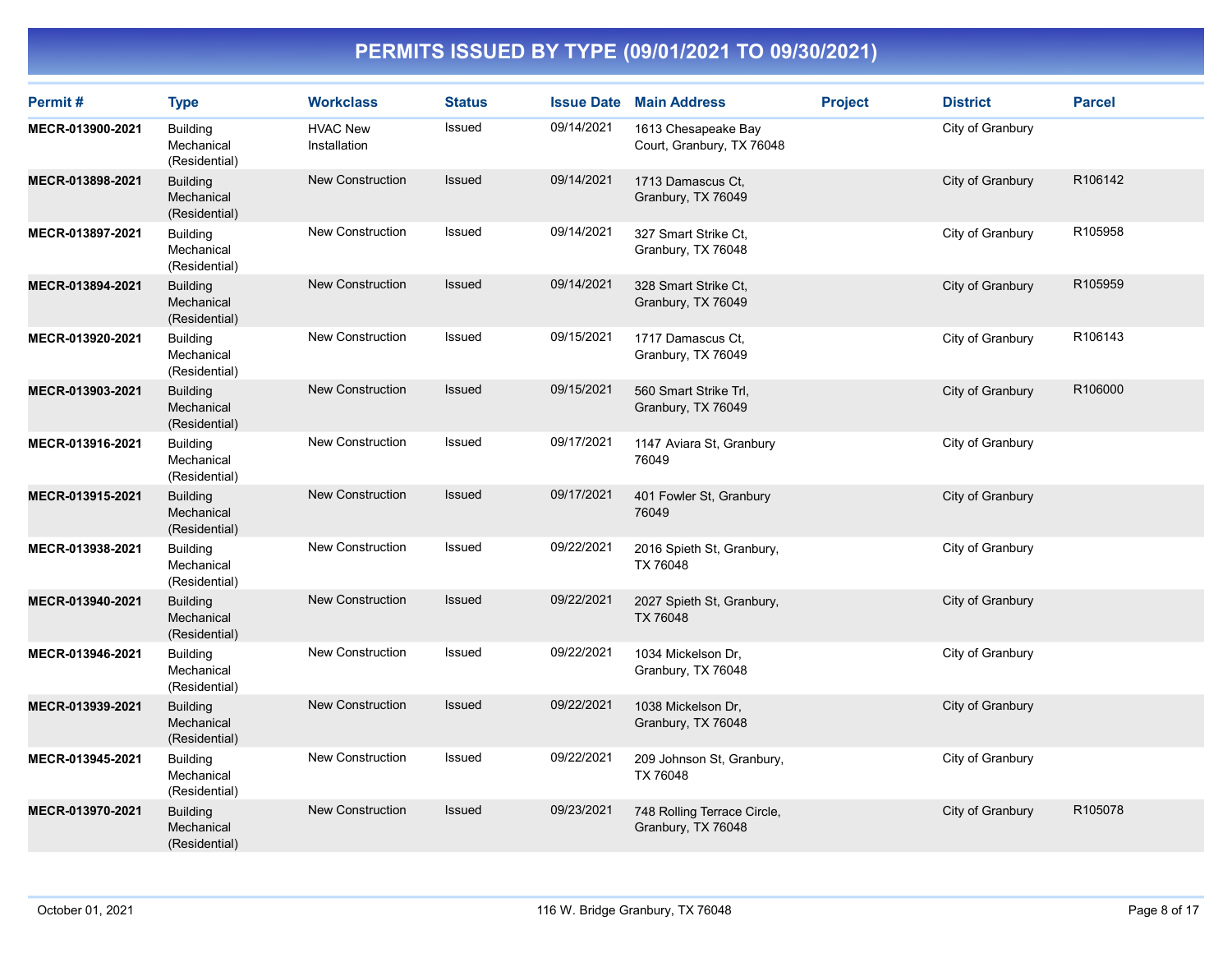| Permit#          | <b>Type</b>                                    | <b>Workclass</b>        | <b>Status</b> | <b>Issue Date</b> | <b>Main Address</b>                               | <b>Project</b> | <b>District</b>  | <b>Parcel</b> |
|------------------|------------------------------------------------|-------------------------|---------------|-------------------|---------------------------------------------------|----------------|------------------|---------------|
| MECR-013973-2021 | <b>Building</b><br>Mechanical<br>(Residential) | <b>New Construction</b> | Issued        | 09/23/2021        | 2514 Vineyard Drive,<br>Granbury, TX 76048        |                | City of Granbury | R103736       |
| MECR-013971-2021 | <b>Building</b><br>Mechanical<br>(Residential) | <b>New Construction</b> | Issued        | 09/23/2021        | 750 Rolling Terrace Circle,<br>Granbury, TX 76048 |                | City of Granbury | R105078       |
| MECR-013972-2021 | <b>Building</b><br>Mechanical<br>(Residential) | New Construction        | Issued        | 09/23/2021        | 2413 Vineyard Dr.<br>Granbury, TX 76048           |                | City of Granbury | R103745       |
| MECR-014057-2021 | <b>Building</b><br>Mechanical<br>(Residential) | <b>New Construction</b> | Issued        | 09/30/2021        | 1716 Damascus Ct.<br>Granbury, TX 76049           |                | City of Granbury | R106145       |

PERMITS ISSUED FOR BUILDING MECHANICAL (RESIDENTIAL): 25

|                  | <b>BUILDING PLUMBING (NON-RESIDENTIAL)</b>    |                     |               |            |                                             |                  |         |
|------------------|-----------------------------------------------|---------------------|---------------|------------|---------------------------------------------|------------------|---------|
| PLMC-013812-2021 | <b>Building Plumbing</b><br>(Non-Residential) | Alteration/Repair   | Issued        | 09/01/2021 | 512 W Pearl St, Granbury,<br>TX 76048       | City of Granbury | R38481  |
| PLMC-013802-2021 | <b>Building Plumbing</b><br>(Non-Residential) | <b>Water Heater</b> | <b>Issued</b> | 09/01/2021 | 735 E Highway 377,<br>Granbury, TX 76048    | City of Granbury |         |
| PLMC-013838-2021 | <b>Building Plumbing</b><br>(Non-Residential) | Alteration/Repair   | Issued        | 09/02/2021 | 224 N Travis St, Granbury,<br>TX 76048      | City of Granbury | R38356  |
| PLMC-013829-2021 | <b>Building Plumbing</b><br>(Non-Residential) | <b>Water Heater</b> | <b>Issued</b> | 09/02/2021 | 610 E Us Highway 377,<br>Granbury, TX 76048 | City of Granbury | R33890  |
| PLMC-013891-2021 | <b>Building Plumbing</b><br>(Non-Residential) | New Construction    | Issued        | 09/13/2021 | 401 E Pearl St, 4204,<br>Granbury, TX 76048 | City of Granbury | R103193 |
| PLMC-013896-2021 | <b>Building Plumbing</b><br>(Non-Residential) | <b>Water Heater</b> | <b>Issued</b> | 09/15/2021 | 220 S Morgan St,<br>Granbury, TX 76048      | City of Granbury | R38606  |
| PLMC-013942-2021 | <b>Building Plumbing</b><br>(Non-Residential) | Alteration/Repair   | Issued        | 09/22/2021 | 1180 E 377 Hwy,<br>Granbury, TX 76048       | City of Granbury |         |
| PLMC-013992-2021 | <b>Building Plumbing</b><br>(Non-Residential) | Alteration/Repair   | <b>Issued</b> | 09/23/2021 | 206 S Morgan St,<br>Granbury, TX 76048      | City of Granbury | R38606  |
| PLMC-013988-2021 | <b>Building Plumbing</b><br>(Non-Residential) | <b>Water Heater</b> | Issued        | 09/23/2021 | 311 Eastridge Rd,<br>Granbury, TX 76049     | City of Granbury | R45320  |

PERMITS ISSUED FOR BUILDING PLUMBING (NON-RESIDENTIAL): 9

| <b>BUILDING PLUMBING (RESIDENTIAL)</b> |                                           |                   |               |            |                                              |                  |         |  |  |  |
|----------------------------------------|-------------------------------------------|-------------------|---------------|------------|----------------------------------------------|------------------|---------|--|--|--|
| PLMR-013811-2021                       | <b>Building Plumbing</b><br>(Residential) | Water Heater      | <b>Issued</b> | 09/01/2021 | 1119 Cliff Swallow Dr.<br>Granbury, TX 76048 | City of Granbury | R38717  |  |  |  |
| PLMR-013832-2021                       | <b>Building Plumbing</b><br>(Residential) | New Construction  | Issued        | 09/02/2021 | 3301 E Us Highway 377,<br>Granbury, TX 76049 | City of Granbury | R100647 |  |  |  |
| PLMR-013859-2021                       | <b>Building Plumbing</b><br>(Residential) | Alteration/Repair | Issued        | 09/07/2021 | 808 N Lipan Hwy,<br>Granbury, TX 76048       | City of Granbury |         |  |  |  |

BUILDING (NON-RESIDE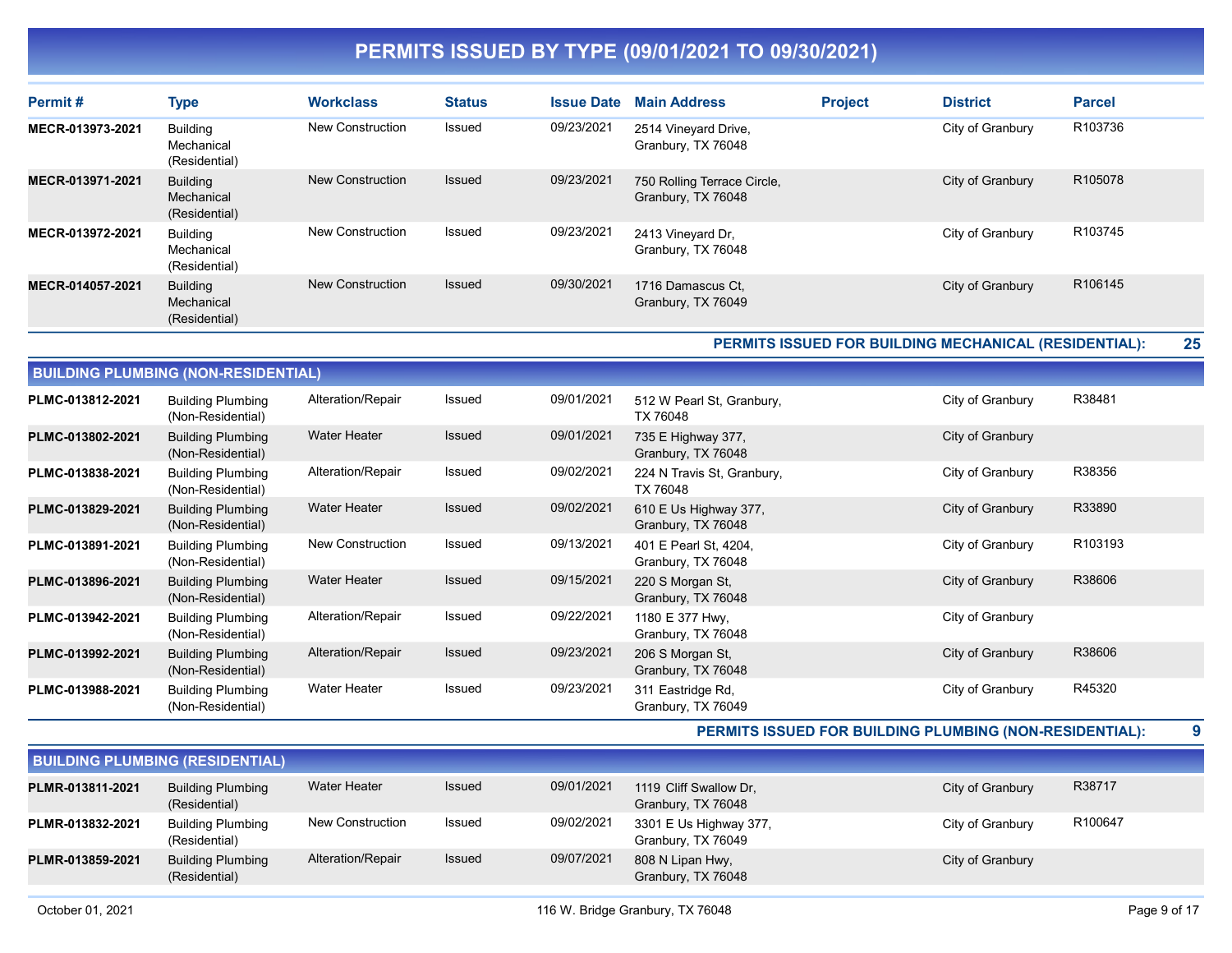| Permit#          | <b>Type</b>                               | <b>Workclass</b>    | <b>Status</b> |            | <b>Issue Date Main Address</b>                | <b>Project</b> | <b>District</b>  | <b>Parcel</b> |
|------------------|-------------------------------------------|---------------------|---------------|------------|-----------------------------------------------|----------------|------------------|---------------|
| PLMR-013534-2021 | <b>Building Plumbing</b><br>(Residential) | New Construction    | <b>Issued</b> | 09/07/2021 | 2208 Summerlin Ct.<br>Granbury, TX 76049      |                | City of Granbury |               |
| PLMR-013871-2021 | <b>Building Plumbing</b><br>(Residential) | New Construction    | Issued        | 09/08/2021 | 400 W Bluff St, Granbury,<br>TX 76048         |                | City of Granbury |               |
| PLMR-013875-2021 | <b>Building Plumbing</b><br>(Residential) | <b>Water Heater</b> | Issued        | 09/08/2021 | 1505 Harbor Lakes Dr.<br>Granbury, TX 76048   |                | City of Granbury | R100401       |
| PLMR-013861-2021 | <b>Building Plumbing</b><br>(Residential) | New Construction    | Issued        | 09/09/2021 | 2208 Summerlin Ct,<br>Granbury, TX 76048      |                | City of Granbury |               |
| PLMR-013887-2021 | <b>Building Plumbing</b><br>(Residential) | <b>Water Heater</b> | Issued        | 09/13/2021 | 1705 Waters Edge Dr,<br>Granbury, TX 76048    |                | City of Granbury | R99983        |
| PLMR-013899-2021 | <b>Building Plumbing</b><br>(Residential) | Alteration/Repair   | Issued        | 09/14/2021 | 808 Lipan Hwy, Granbury,<br>TX 76048          |                | City of Granbury | R36769        |
| PLMR-013913-2021 | <b>Building Plumbing</b><br>(Residential) | Alteration/Repair   | Issued        | 09/15/2021 | 1041 Anna Cir, Granbury,<br>TX 76048          |                | City of Granbury | R104269       |
| PLMR-013943-2021 | <b>Building Plumbing</b><br>(Residential) | New Construction    | Issued        | 09/21/2021 | 1358 Highland Park Cir,<br>Granbury, TX 76048 |                | City of Granbury | R105752       |
| PLMR-013967-2021 | <b>Building Plumbing</b><br>(Residential) | New Construction    | Issued        | 09/22/2021 | 1124 Noble Flair Ct.<br>Granbury, TX 76049    |                | City of Granbury | R105924       |
| PLMR-013961-2021 | <b>Building Plumbing</b><br>(Residential) | New Construction    | <b>Issued</b> | 09/22/2021 | 1100 Noble Flair Ct,<br>Granbury, TX 76049    |                | City of Granbury | R105918       |
| PLMR-013965-2021 | <b>Building Plumbing</b><br>(Residential) | New Construction    | Issued        | 09/22/2021 | 1116 Noble Flair Ct,<br>Granbury, TX 76049    |                | City of Granbury | R105922       |
| PLMR-013966-2021 | <b>Building Plumbing</b><br>(Residential) | New Construction    | Issued        | 09/22/2021 | 1120 Noble Flair Ct.<br>Granbury, TX 76049    |                | City of Granbury | R105923       |
| PLMR-013963-2021 | <b>Building Plumbing</b><br>(Residential) | New Construction    | Issued        | 09/22/2021 | 1108 Noble Flair Ct,<br>Granbury, TX 76049    |                | City of Granbury | R105920       |
| PLMR-013962-2021 | <b>Building Plumbing</b><br>(Residential) | New Construction    | Issued        | 09/22/2021 | 1104 Noble Flair Ct,<br>Granbury, TX 76049    |                | City of Granbury | R105919       |
| PLMR-013964-2021 | <b>Building Plumbing</b><br>(Residential) | New Construction    | Issued        | 09/22/2021 | 1112 Noble Flair Ct.<br>Granbury, TX 76049    |                | City of Granbury | R105921       |
| PLMR-013959-2021 | <b>Building Plumbing</b><br>(Residential) | New Construction    | <b>Issued</b> | 09/22/2021 | 1061 Mickelson Dr,<br>Granbury, TX 76048      |                | City of Granbury | R105645       |
| PLMR-013950-2021 | <b>Building Plumbing</b><br>(Residential) | New Construction    | Issued        | 09/22/2021 | 1408 Seabiscuit Dr.<br>Granbury, TX 76049     |                | City of Granbury | R106076       |
| PLMR-013948-2021 | <b>Building Plumbing</b><br>(Residential) | New Construction    | Issued        | 09/22/2021 | 1404 Seabiscuit Dr.<br>Granbury, TX 76049     |                | City of Granbury | R106075       |
| PLMR-013949-2021 | <b>Building Plumbing</b><br>(Residential) | New Construction    | Issued        | 09/22/2021 | 1413 Seabiscuit Dr.<br>Granbury, TX 76049     |                | City of Granbury | R106067       |
| PLMR-013947-2021 | <b>Building Plumbing</b><br>(Residential) | New Construction    | Issued        | 09/22/2021 | 1400 Seabiscuit Dr,<br>Granbury, TX           |                | City of Granbury | R106074       |
| PLMR-013991-2021 | <b>Building Plumbing</b><br>(Residential) | New Construction    | Issued        | 09/23/2021 | 1001 Cliff Swallow Dr,<br>Granbury, TX 76048  |                | City of Granbury | R38706        |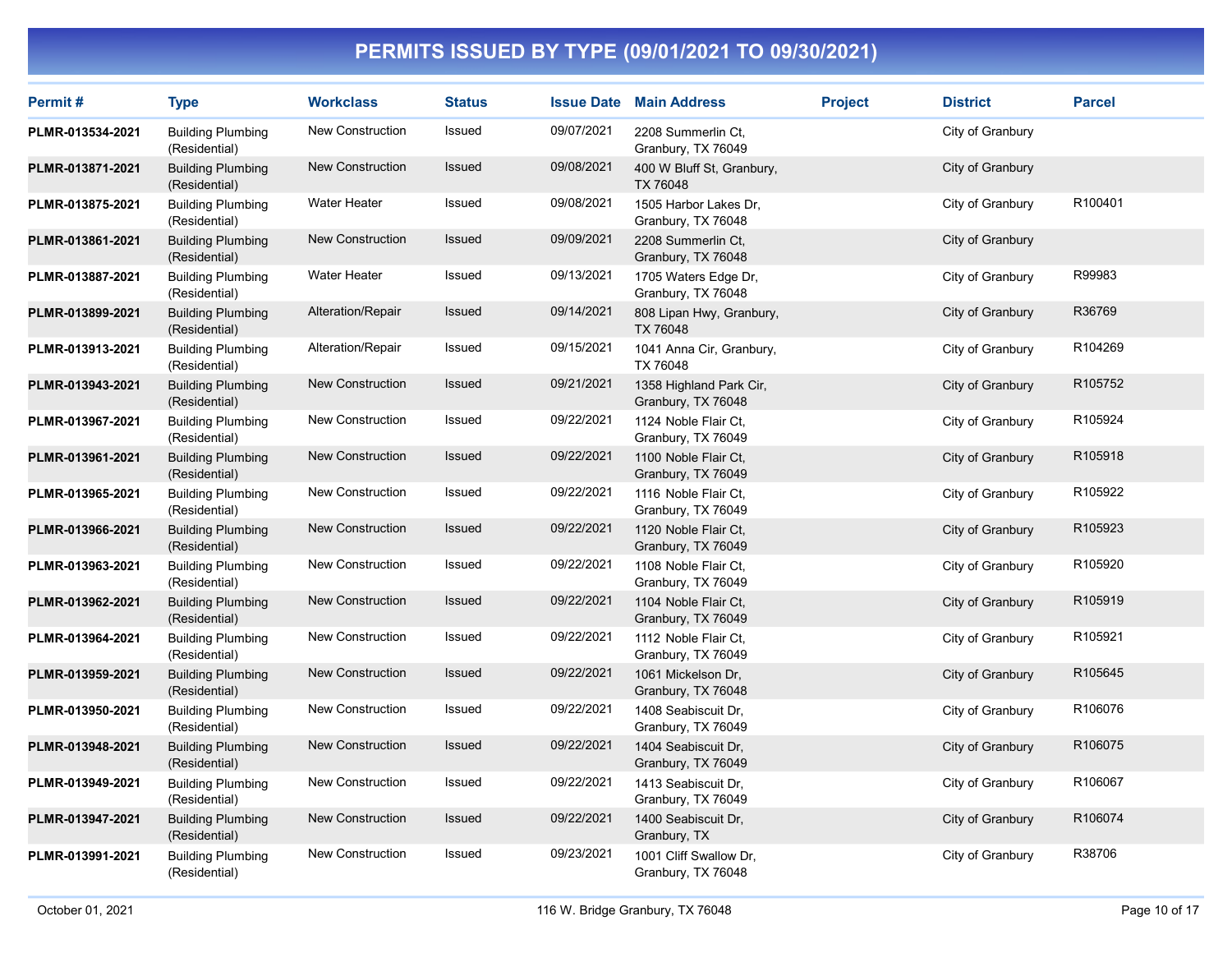| Permit#          | Type                                      | <b>Workclass</b>    | <b>Status</b> | <b>Issue Date</b> | <b>Main Address</b>                          | <b>Project</b> | <b>District</b>  | <b>Parcel</b>       |
|------------------|-------------------------------------------|---------------------|---------------|-------------------|----------------------------------------------|----------------|------------------|---------------------|
| PLMR-014009-2021 | <b>Building Plumbing</b><br>(Residential) | Alteration/Repair   | Issued        | 09/24/2021        | 305 E Moore St, Granbury,<br>TX 76048        |                | City of Granbury | R37845              |
| PLMR-014046-2021 | <b>Building Plumbing</b><br>(Residential) | Water Heater        | Issued        | 09/29/2021        | 315 S Baker St, Granbury,<br>TX 76048        |                | City of Granbury | R38555              |
| PLMR-014071-2021 | <b>Building Plumbing</b><br>(Residential) | Alteration/Repair   | Issued        | 09/30/2021        | 3314 Crystal Clear Ct,<br>Granbury, TX 76049 |                | City of Granbury | R <sub>101404</sub> |
| PLMR-014056-2021 | <b>Building Plumbing</b><br>(Residential) | <b>Water Heater</b> | Issued        | 09/30/2021        | 119 Kessler Dr. Granbury,<br>TX 76048        |                | City of Granbury | R37528              |

PERMITS ISSUED FOR BUILDING PLUMBING (RESIDENTIAL): 28

| <b>CERTIFICATE OF OCCUPANCY</b> |                             |                                             |               |            |                                                 |                  |         |  |  |  |  |
|---------------------------------|-----------------------------|---------------------------------------------|---------------|------------|-------------------------------------------------|------------------|---------|--|--|--|--|
| CO-013668-2021                  | Certificate of<br>Occupancy | Certificate of<br>Occupancy -<br>Commercial | In Review     | 09/02/2021 | 201 E Pearl St, C200,<br>Granbury, TX 76048     | City of Granbury | R36576  |  |  |  |  |
| CO-013655-2021                  | Certificate of<br>Occupancy | Certificate of<br>Occupancy -<br>Commercial | <b>Issued</b> | 09/02/2021 | 201 E Pearl St, C203,<br>Granbury, TX 76048     | City of Granbury | R36576  |  |  |  |  |
| CO-012118-2021                  | Certificate of<br>Occupancy | Certificate of<br>Occupancy -<br>Commercial | Issued        | 09/02/2021 | 1200 Waters Edge Dr, 112,<br>Granbury, TX 76048 | City of Granbury | R38916  |  |  |  |  |
| CO-013842-2021                  | Certificate of<br>Occupancy | Certificate of<br>Occupancy -<br>Commercial | In Review     | 09/03/2021 | 4950 E Us Highway 377,<br>Granbury, TX 76049    | City of Granbury | R94354  |  |  |  |  |
| CO-013843-2021                  | Certificate of<br>Occupancy | Certificate of<br>Occupancy -<br>Commercial | In Review     | 09/03/2021 | 4960 E Us Highway 377,<br>Granbury, TX 76049    | City of Granbury | R94355  |  |  |  |  |
| CO-013844-2021                  | Certificate of<br>Occupancy | Certificate of<br>Occupancy -<br>Commercial | In Review     | 09/03/2021 | 4970 E Us Highway 377,<br>Granbury, TX 76049    | City of Granbury | R103899 |  |  |  |  |
| CO-013864-2021                  | Certificate of<br>Occupancy | Certificate of<br>Occupancy -<br>Commercial | In Review     | 09/07/2021 | 311 Eastridge Rd,<br>Granbury, TX 76049         | City of Granbury | R45320  |  |  |  |  |
| CO-013023-2021                  | Certificate of<br>Occupancy | Certificate of<br>Occupancy -<br>Commercial | Issued        | 09/09/2021 | 610 E Us Highway 377,<br>Granbury, TX 76048     | City of Granbury | R33890  |  |  |  |  |
| CO-013374-2021                  | Certificate of<br>Occupancy | Certificate of<br>Occupancy -<br>Commercial | Issued        | 09/10/2021 | 1372 E Us Highway 377,<br>Granbury, TX 76048    | City of Granbury | R45441  |  |  |  |  |
| CO-013237-2021                  | Certificate of<br>Occupancy | Certificate of<br>Occupancy -<br>Commercial | Issued        | 09/10/2021 | 1340 E Us Highway 377,<br>Granbury, TX 76048    | City of Granbury | R45443  |  |  |  |  |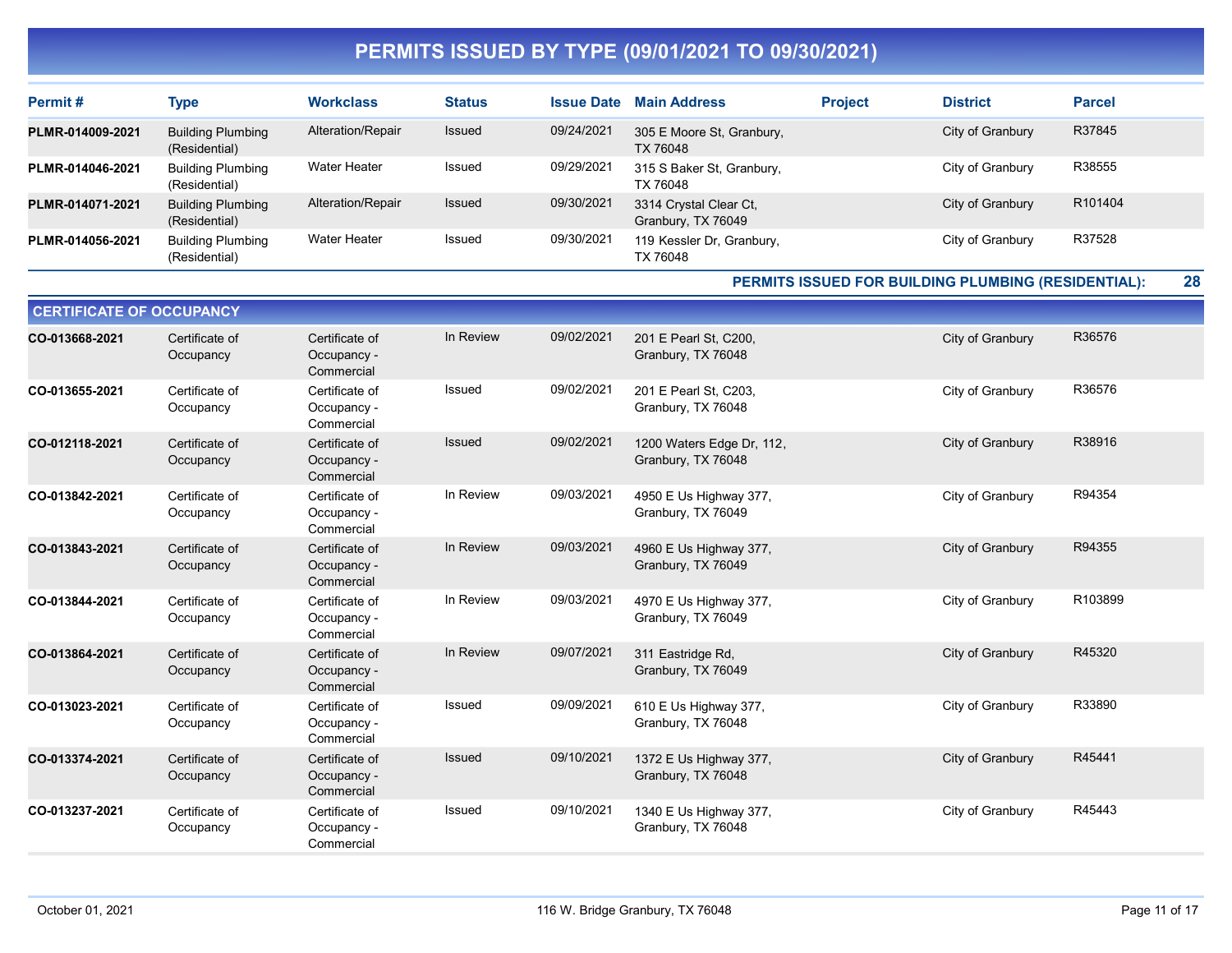| Permit#        | <b>Type</b>                 | <b>Workclass</b>                            | <b>Status</b> | <b>Issue Date</b> | <b>Main Address</b>                             | <b>Project</b> | <b>District</b>  | <b>Parcel</b> |
|----------------|-----------------------------|---------------------------------------------|---------------|-------------------|-------------------------------------------------|----------------|------------------|---------------|
| CO-013890-2021 | Certificate of<br>Occupancy | Certificate of<br>Occupancy -<br>Commercial | Void          | 09/13/2021        | 300 S Morgan St, 300,<br>Granbury, TX 76048     |                | City of Granbury | R38600        |
| CO-013888-2021 | Certificate of<br>Occupancy | Certificate of<br>Occupancy -<br>Commercial | In Review     | 09/13/2021        | 5420 E Us Highway 377, A,<br>Granbury, TX 76049 |                | City of Granbury | R91010        |
| CO-013210-2021 | Certificate of<br>Occupancy | Certificate of<br>Occupancy -<br>Commercial | Issued        | 09/15/2021        | 2102 E Us Highway 377,<br>Granbury, TX 76049    |                | City of Granbury | R45289        |
| CO-013930-2021 | Certificate of<br>Occupancy | Certificate of<br>Occupancy -<br>Commercial | In Review     | 09/17/2021        | 300 S Morgan St, 302,<br>Granbury, TX 76048     |                | City of Granbury | R38600        |
| CO-013497-2021 | Certificate of<br>Occupancy | Certificate of<br>Occupancy -<br>Commercial | Issued        | 09/20/2021        | 504 W Bridge St, Granbury,<br>TX 76048          |                | City of Granbury | R38491        |
| CO-013498-2021 | Certificate of<br>Occupancy | Certificate of<br>Occupancy -<br>Commercial | Issued        | 09/20/2021        | 506 W Bridge St, Granbury,<br>TX 76048          |                | City of Granbury | R38491        |
| CO-014051-2021 | Certificate of<br>Occupancy | Certificate of<br>Occupancy -<br>Commercial | In Review     | 09/29/2021        | 1300 2Nd St, Granbury, TX<br>76048              |                | City of Granbury |               |
| CO-014052-2021 | Certificate of<br>Occupancy | Certificate of<br>Occupancy -<br>Commercial | In Review     | 09/29/2021        | 1342 E Us Highway 377,<br>Granbury, TX 76048    |                | City of Granbury | R45444        |
| CO-014055-2021 | Certificate of<br>Occupancy | Certificate of<br>Occupancy -<br>Commercial | In Review     | 09/29/2021        | 1421 Southtown Dr.<br>Granbury, TX 76048        |                | City of Granbury | R32612        |

#### PERMITS ISSUED FOR CERTIFICATE OF OCCUPANCY : 19

| <b>FIRE</b>      |      |            |               |            |                                             |                                 |   |
|------------------|------|------------|---------------|------------|---------------------------------------------|---------------------------------|---|
| FIRE-013724-2021 | Fire | Fire Alarm | Issued        | 09/03/2021 | 2050 NE Loop 567,<br>Granbury, TX 76048     | City of Granbury                |   |
| FIRE-013841-2021 | Fire | Fire Alarm | <b>Issued</b> | 09/07/2021 | 1333 N Plaza Dr, Granbury,<br>TX 76048      | R45473<br>City of Granbury      |   |
| FIRE-013921-2021 | Fire | Sprinkler  | Issued        | 09/17/2021 | 911 E Us Highway 377,<br>Granbury, TX 76048 | R38684<br>City of Granbury      |   |
| FIRE-014008-2021 | Fire | Fire Alarm | <b>Issued</b> | 09/27/2021 | 122 N Crockett St.<br>Granbury, TX 76048    | R36583<br>City of Granbury      |   |
|                  |      |            |               |            |                                             | <b>PERMITS ISSUED FOR FIRE:</b> | 4 |

HEALTH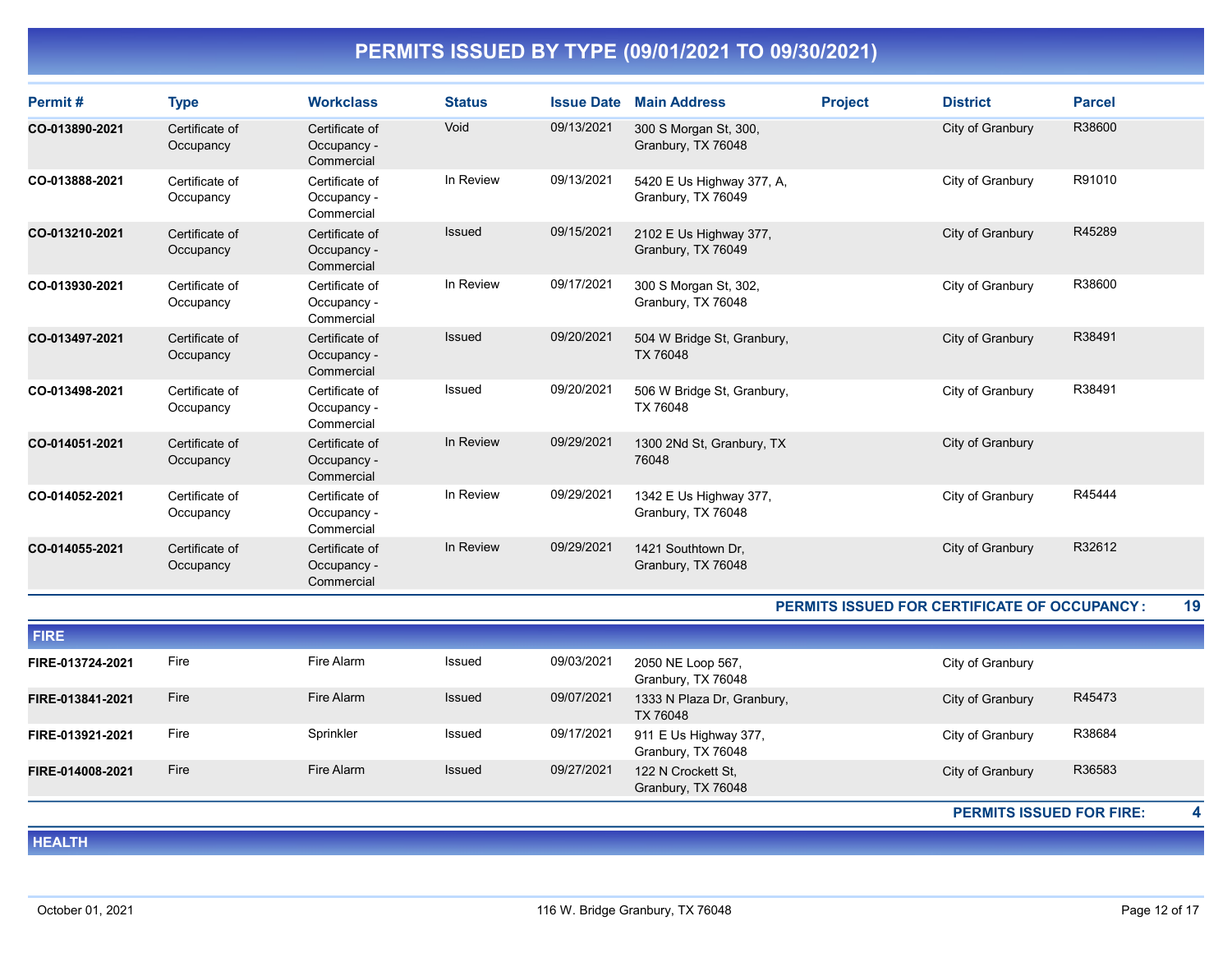|                   |             |                            |               |                   | PERMITS ISSUED BY TYPE (09/01/2021 TO 09/30/2021) |                |                                   |                     |
|-------------------|-------------|----------------------------|---------------|-------------------|---------------------------------------------------|----------------|-----------------------------------|---------------------|
| Permit#           | <b>Type</b> | <b>Workclass</b>           | <b>Status</b> | <b>Issue Date</b> | <b>Main Address</b>                               | <b>Project</b> | <b>District</b>                   | <b>Parcel</b>       |
| HEAL-013866-2021  | Health      | On-site Sewage<br>Facility | Issued        | 09/09/2021        | 105 Ada Ct, Granbury, TX<br>76048                 |                | City of Granbury                  | R96201              |
|                   |             |                            |               |                   |                                                   |                | <b>PERMITS ISSUED FOR HEALTH:</b> | 1                   |
| <b>IRRIGATION</b> |             |                            |               |                   |                                                   |                |                                   |                     |
| IRR-013800-2021   | Irrigation  | <b>New Residential</b>     | Issued        | 09/01/2021        | 772 Rolling Terrace Cir,<br>Granbury, TX 76049    |                | City of Granbury                  |                     |
| IRR-013801-2021   | Irrigation  | New Residential            | Issued        | 09/01/2021        | 774 Rolling Terrace Cir,<br>Granbury, TX 76049    |                | City of Granbury                  |                     |
| IRR-013831-2021   | Irrigation  | <b>New Residential</b>     | Issued        | 09/02/2021        | 704 Grandview Dr,<br>Granbury, TX 76048           |                | City of Granbury                  |                     |
| IRR-013825-2021   | Irrigation  | New Residential            | Issued        | 09/02/2021        | 723 Rolling Terrace,<br>Granbury, TX 76049        |                | City of Granbury                  | R105109             |
| IRR-013810-2021   | Irrigation  | <b>New Residential</b>     | <b>Issued</b> | 09/02/2021        | 762 Rolling Terrace Cir,<br>Granbury, TX 76049    |                | City of Granbury                  |                     |
| IRR-013823-2021   | Irrigation  | New Residential            | Issued        | 09/02/2021        | 719 Rolling Terrace,<br>Granbury, TX 76049        |                | City of Granbury                  | R105110             |
| IRR-013809-2021   | Irrigation  | <b>New Residential</b>     | Issued        | 09/02/2021        | 760 Rolling Terrace Cir,<br>Granbury, TX 76049    |                | City of Granbury                  |                     |
| IRR-013822-2021   | Irrigation  | New Residential            | Issued        | 09/02/2021        | 721 Rolling Terrace,<br>Granbury, TX 76049        |                | City of Granbury                  | R105109             |
| IRR-013824-2021   | Irrigation  | <b>New Residential</b>     | <b>Issued</b> | 09/02/2021        | 717 Rolling Terrace,<br>Granbury, TX 76049        |                | City of Granbury                  | R <sub>105110</sub> |
| IRR-013853-2021   | Irrigation  | New Residential            | Complete      | 09/03/2021        | 1421 Seabiscuit Dr,<br>Granbury, TX 76049         |                | City of Granbury                  | R106069             |
| IRR-013854-2021   | Irrigation  | <b>New Residential</b>     | Issued        | 09/03/2021        | 1813 Ruffian Rd, Granbury,<br>TX 76049            |                | City of Granbury                  | R106106             |
| IRR-013830-2021   | Irrigation  | New Residential            | Issued        | 09/03/2021        | 320 Smart Strike Ct,<br>Granbury, TX 76049        |                | City of Granbury                  | R105962             |
| IRR-013876-2021   | Irrigation  | <b>New Residential</b>     | Issued        | 09/08/2021        | 1090 Mickelson Dr,<br>Granbury, TX 76048          |                | City of Granbury                  | R105602             |
| IRR-013867-2021   | Irrigation  | New Commercial             | Issued        | 09/08/2021        | 2111 Lakewood Trail,<br>Granbury, TX 76048        |                | City of Granbury                  |                     |
| IRR-013878-2021   | Irrigation  | <b>New Residential</b>     | Issued        | 09/08/2021        | 2043 Spieth St, Granbury,<br>TX 76048             |                | City of Granbury                  | R105588             |
| IRR-013879-2021   | Irrigation  | New Residential            | Issued        | 09/08/2021        | 1054 Mickelson Dr,<br>Granbury, TX 76048          |                | City of Granbury                  | R105611             |
| IRR-013877-2021   | Irrigation  | New Residential            | Issued        | 09/08/2021        | 1086 Mickelson Dr,<br>Granbury, TX 76048          |                | City of Granbury                  | R105603             |
| IRR-013885-2021   | Irrigation  | New Residential            | Complete      | 09/13/2021        | 1849 Ruffian Rd, Granbury,<br>TX 76049            |                | City of Granbury                  | R106097             |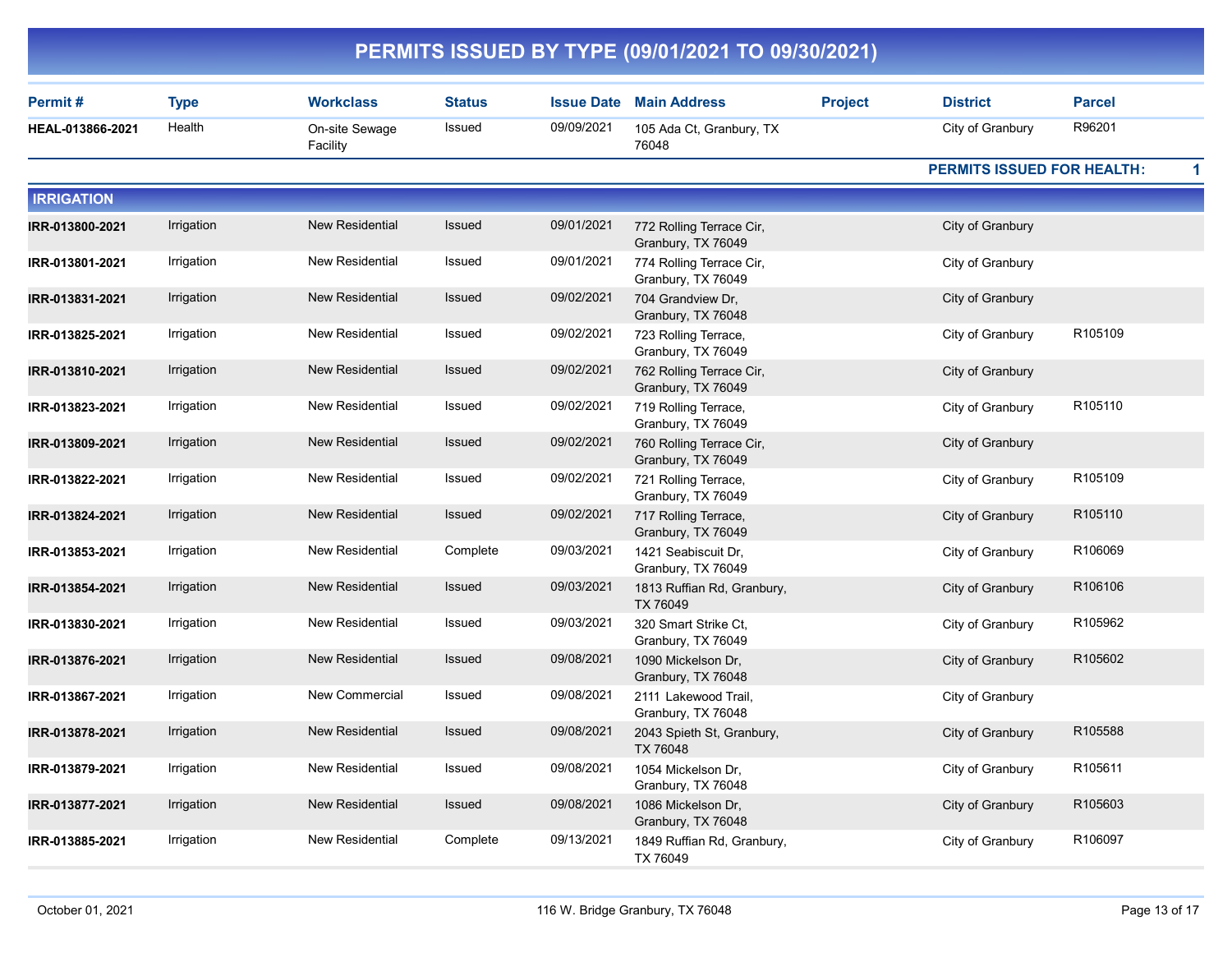| Permit#                   | <b>Type</b>         | <b>Workclass</b>                    | <b>Status</b> | <b>Issue Date</b> | <b>Main Address</b>                               | <b>Project</b> | <b>District</b>                        | <b>Parcel</b> |
|---------------------------|---------------------|-------------------------------------|---------------|-------------------|---------------------------------------------------|----------------|----------------------------------------|---------------|
| IRR-013886-2021           | Irrigation          | <b>New Residential</b>              | Issued        | 09/13/2021        | 1417 Seabiscuit Dr,<br>Granbury, TX 76049         |                | City of Granbury                       | R106068       |
| IRR-013902-2021           | Irrigation          | New Residential                     | Issued        | 09/14/2021        | 3033 Reed Ct, Granbury,<br>TX 76048               |                | City of Granbury                       | R105625       |
| IRR-013893-2021           | Irrigation          | <b>New Residential</b>              | Issued        | 09/14/2021        | 1116 Aviara Ct, Granbury,<br>TX 76048             |                | City of Granbury                       | R105374       |
| IRR-013911-2021           | Irrigation          | New Residential                     | Issued        | 09/15/2021        | 1515 Boca Bay Ct,<br>Granbury, TX 76048           |                | City of Granbury                       | R102636       |
| IRR-013986-2021           | Irrigation          | <b>New Residential</b>              | Issued        | 09/23/2021        | 729 Rolling Terrace,<br>Granbury, TX 76049        |                | City of Granbury                       | R105107       |
| IRR-013985-2021           | Irrigation          | New Residential                     | Issued        | 09/23/2021        | 727 Rolling Terrace Circle,<br>Granbury, TX 76049 |                | City of Granbury                       | R105108       |
| IRR-013984-2021           | Irrigation          | <b>New Residential</b>              | <b>Issued</b> | 09/23/2021        | 731 Rolling Terrace,<br>Granbury, TX 76049        |                | City of Granbury                       | R105107       |
| IRR-013983-2021           | Irrigation          | New Residential                     | Issued        | 09/23/2021        | 725 Rolling Terrace Circle,<br>Granbury, TX 76049 |                | City of Granbury                       | R105108       |
| IRR-014004-2021           | Irrigation          | <b>New Residential</b>              | Issued        | 09/24/2021        | 1840 Ruffian Rd, Granbury,<br>TX 76049            |                | City of Granbury                       | R106127       |
| IRR-014005-2021           | Irrigation          | New Residential                     | Issued        | 09/24/2021        | 1828 Ruffian Rd, Granbury,<br>TX 76049            |                | City of Granbury                       | R106130       |
| IRR-014006-2021           | Irrigation          | <b>New Residential</b>              | Issued        | 09/24/2021        | 1820 Ruffian Rd, Granbury,<br>TX 76049            |                | City of Granbury                       | R106132       |
| IRR-014014-2021           | Irrigation          | New Residential                     | Issued        | 09/27/2021        | 2218 Lakewood Trail,<br>Granbury, TX 76048        |                | City of Granbury                       |               |
| IRR-014013-2021           | Irrigation          | <b>New Residential</b>              | Issued        | 09/27/2021        | 2220 Lakewood, Granbury,<br>TX 76048              |                | City of Granbury                       |               |
| IRR-014018-2021           | Irrigation          | New Residential                     | Issued        | 09/29/2021        | 1057 Mickelson Dr,<br>Granbury, TX 76048          |                | City of Granbury                       | R105646       |
|                           |                     |                                     |               |                   |                                                   |                | <b>PERMITS ISSUED FOR IRRIGATION:</b>  | 32            |
| <b>POOL (RESIDENTIAL)</b> |                     |                                     |               |                   |                                                   |                |                                        |               |
| POOLR-013907-2021         | Pool (Residential)  | In Ground                           | Issued        | 09/21/2021        | 1115 Mallard Ct, Granbury,<br>TX 76048            |                | City of Granbury                       | R38738        |
| POOLR-013989-2021         | Pool (Residential)  | In Ground                           | Issued        | 09/24/2021        | 2024 Turnbury, Granbury,<br>TX 76048              |                | City of Granbury                       |               |
|                           |                     |                                     |               |                   |                                                   |                | PERMITS ISSUED FOR POOL (RESIDENTIAL): | 2             |
| <b>RIGHT OF WAY</b>       |                     |                                     |               |                   |                                                   |                |                                        |               |
| ROW-013826-2021           | <b>Right of Way</b> | <b>Right of Way</b><br>Construction | Issued        | 09/02/2021        | 3518 S Clifton, Granbury,<br>TX 76049             |                | City of Granbury                       |               |
| ROW-013828-2021           | Right of Way        | Right of Way<br>Construction        | Issued        | 09/02/2021        | 1440 E Highway 377,<br>Granbury, TX 76048         |                | City of Granbury                       |               |
| October 01, 2021          |                     |                                     |               |                   | 116 W. Bridge Granbury, TX 76048                  |                |                                        | Page 14 of 17 |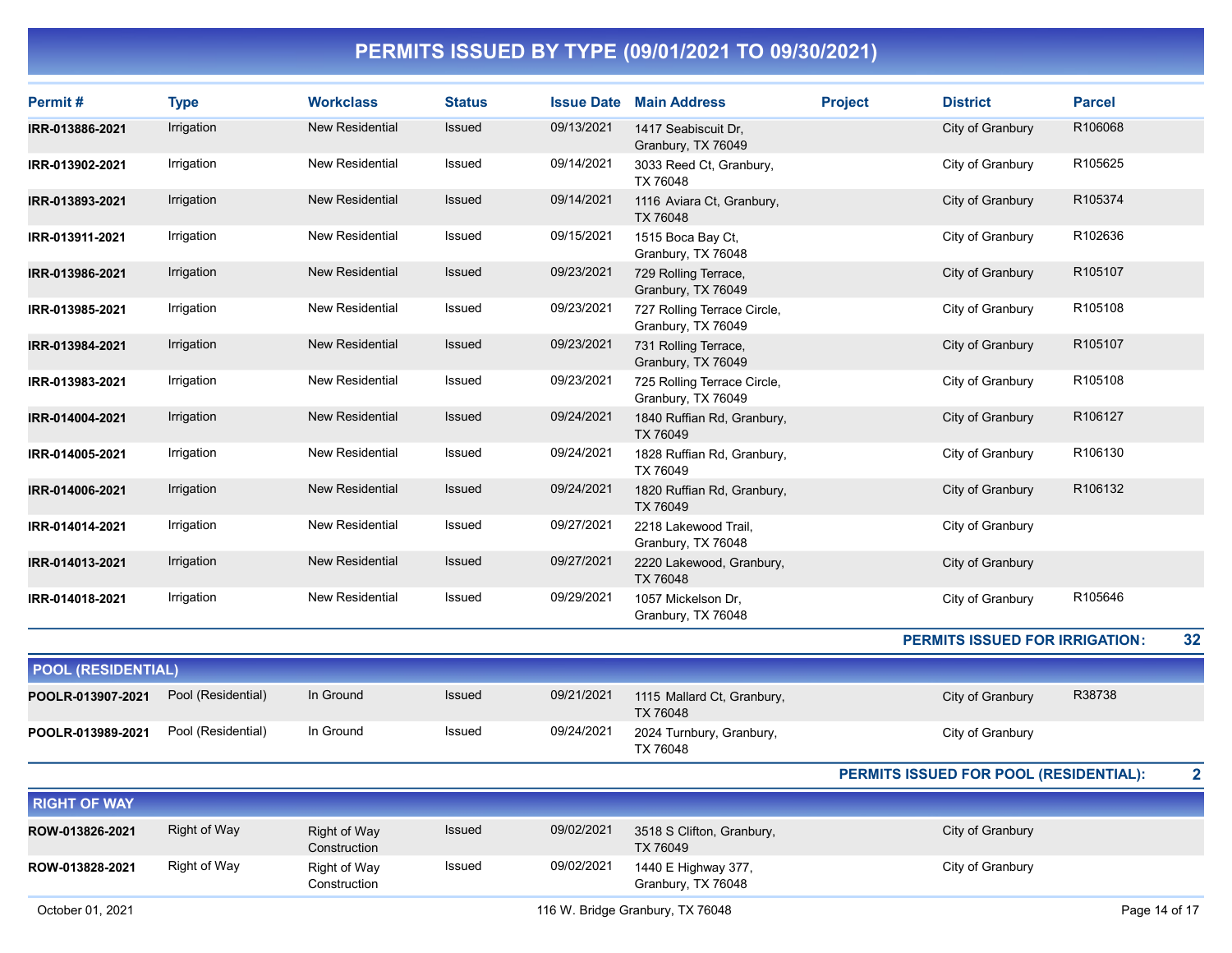| Permit#          | <b>Type</b>         | <b>Workclass</b>                                       | <b>Status</b> |            | <b>Issue Date Main Address</b>                                | <b>Project</b> | <b>District</b>                  | <b>Parcel</b> |
|------------------|---------------------|--------------------------------------------------------|---------------|------------|---------------------------------------------------------------|----------------|----------------------------------|---------------|
| ROW-013960-2021  | <b>Right of Way</b> | <b>Right of Way</b><br>Construction                    | <b>Issued</b> | 09/22/2021 | <b>Front Easement Brazos</b><br>Harbor, Granbury, TX<br>76048 |                | City of Granbury                 |               |
| ROW-014010-2021  | Right of Way        | Right of Way<br>Construction                           | Issued        | 09/24/2021 | 2701 Hideaway Bay Ct,<br>Granbury, TX 76049                   |                | City of Granbury                 |               |
| ROW-014011-2021  | <b>Right of Way</b> | <b>Right of Way</b><br>Construction                    | Issued        | 09/24/2021 | 1110 Canvasback Dr,<br>Granbury, TX 76048                     |                | City of Granbury                 | R38831        |
|                  |                     |                                                        |               |            |                                                               |                | PERMITS ISSUED FOR RIGHT OF WAY: | 5             |
| <b>SIGN</b>      |                     |                                                        |               |            |                                                               |                |                                  |               |
| SIGN-013818-2021 | Sign                | Monument                                               | Issued        | 09/02/2021 | 500 S Morgan St,<br>Granbury, TX 76048                        |                | City of Granbury                 | R37618        |
| SIGN-013821-2021 | Sign                | Monument                                               | Issued        | 09/02/2021 | 500 S Morgan St,<br>Granbury, TX 76048                        |                | City of Granbury                 | R37618        |
| SIGN-013819-2021 | Sign                | Monument                                               | Issued        | 09/02/2021 | 500 S Morgan St,<br>Granbury, TX 76048                        |                | City of Granbury                 | R37618        |
| SIGN-013820-2021 | Sign                | Monument                                               | Issued        | 09/02/2021 | 500 S Morgan St,<br>Granbury, TX 76048                        |                | City of Granbury                 | R37618        |
| SIGN-013835-2021 | Sign                | Menu & Message<br>Board, Canopy,<br>Mural, Window, etc | Issued        | 09/07/2021 | 500 S Morgan St,<br>Granbury, TX 76048                        |                | City of Granbury                 | R37618        |
| SIGN-013833-2021 | Sign                | Monument                                               | Issued        | 09/07/2021 | 500 S Morgan St,<br>Granbury, TX 76048                        |                | City of Granbury                 | R37618        |
| SIGN-013834-2021 | Sign                | Menu & Message<br>Board, Canopy,<br>Mural, Window, etc | Issued        | 09/07/2021 | 500 S Morgan St,<br>Granbury, TX 76048                        |                | City of Granbury                 | R37618        |
| SIGN-013836-2021 | Sign                | <b>Wall Mounted</b>                                    | <b>Issued</b> | 09/07/2021 | 500 S Morgan St,<br>Granbury, TX 76048                        |                | City of Granbury                 | R37618        |
| SIGN-013837-2021 | Sign                | Other                                                  | Issued        | 09/07/2021 | 500 S Morgan St,<br>Granbury, TX 76048                        |                | City of Granbury                 | R37618        |
| SIGN-013868-2021 | Sign                | <b>Wall Mounted</b>                                    | Issued        | 09/08/2021 | 1030 E Highway 377, 106,<br>Granbury, TX 76048                |                | City of Granbury                 |               |
| SIGN-013592-2021 | Sign                | Monument                                               | Issued        | 09/09/2021 | 223 S Morgan St,<br>Granbury, TX 76048                        |                | City of Granbury                 |               |
| SIGN-013858-2021 | Sign                | <b>Wall Mounted</b>                                    | Issued        | 09/14/2021 | 3902 E Us Highway 377,<br>Granbury, TX 76049                  |                | City of Granbury                 | R102286       |
| SIGN-013860-2021 | Sign                | Monument                                               | Issued        | 09/14/2021 | 209 Western Hills Trl,<br>Granbury, TX 76049                  |                | City of Granbury                 | R34467        |
| SIGN-013906-2021 | Sign                | Other                                                  | <b>Issued</b> | 09/15/2021 | 1030 E Us Highway 377,<br>106, Granbury, TX 76048             |                | City of Granbury                 | R91791        |
| SIGN-013910-2021 | Sign                | <b>Wall Mounted</b>                                    | Issued        | 09/16/2021 | 306 S Morgan St,<br>Granbury, TX 76048                        |                | City of Granbury                 | R38600        |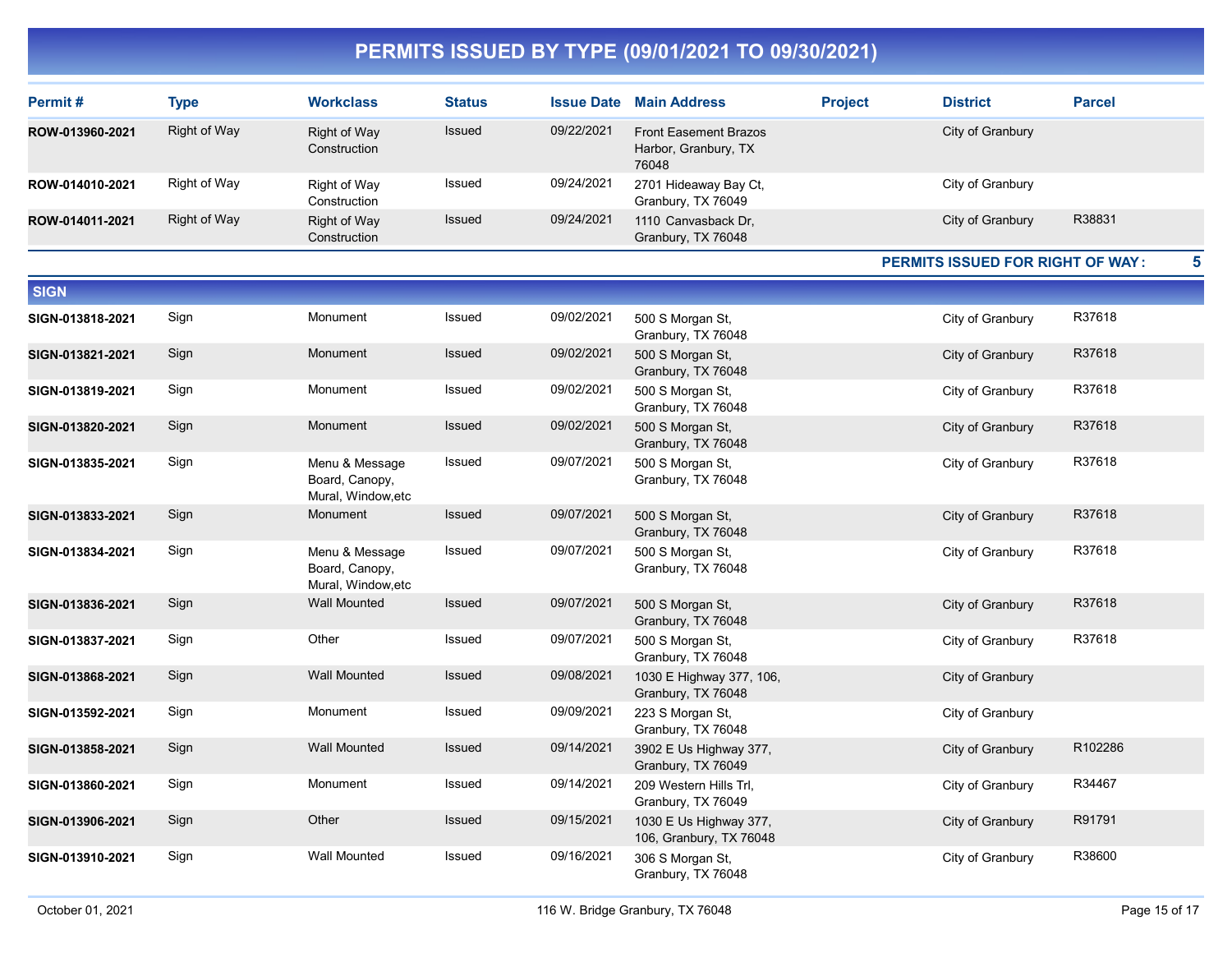| Permit#          | Type | <b>Workclass</b>                                       | <b>Status</b> | <b>Issue Date</b> | <b>Main Address</b>                          | <b>Project</b> | <b>District</b>  | <b>Parcel</b> |
|------------------|------|--------------------------------------------------------|---------------|-------------------|----------------------------------------------|----------------|------------------|---------------|
| SIGN-013928-2021 | Sign | Other                                                  | <b>Issued</b> | 09/16/2021        | 201 E Pearl St, Granbury,<br>TX 76048        |                | City of Granbury | R36576        |
| SIGN-013936-2021 | Sign | Monument                                               | Issued        | 09/20/2021        | 1316 E Us Highway 377,<br>Granbury, TX 76048 |                | City of Granbury | R45442        |
| SIGN-013935-2021 | Sign | Monument                                               | <b>Issued</b> | 09/20/2021        | 2600 James Rd, 300,<br>Granbury, TX 76049    |                | City of Granbury | R99334        |
| SIGN-013937-2021 | Sign | Wall Mounted                                           | Issued        | 09/22/2021        | 4950 E Us Highway 377,<br>Granbury, TX 76049 |                | City of Granbury | R94354        |
| SIGN-014017-2021 | Sign | Menu & Message<br>Board, Canopy,<br>Mural, Window, etc | <b>Issued</b> | 09/27/2021        | 805 Hill Blvd, Granbury, TX<br>76048         |                | City of Granbury | R99303        |
| SIGN-014050-2021 | Sign | Banner/ Flags                                          | Issued        | 09/29/2021        | 4064 E Us Highway 377,<br>Granbury, TX 76049 |                | City of Granbury | R100159       |
| SIGN-013909-2021 | Sign | <b>Wall Mounted</b>                                    | Issued        | 09/30/2021        | 100 N Houston, Granbury,<br>TX 76048         |                | City of Granbury |               |
| SIGN-014016-2021 | Sign | Wall Mounted                                           | Issued        | 09/30/2021        | 805 Hill Blvd, Granbury, TX<br>76048         |                | City of Granbury | R99303        |

PERMITS ISSUED FOR SIGN: 23

| <b>SPECIAL EVENT</b> |                      |               |         |            |                                             |                                          |         |
|----------------------|----------------------|---------------|---------|------------|---------------------------------------------|------------------------------------------|---------|
| SPEC-013827-2021*    | <b>Special Event</b> | Parade/ Event | Expired | 09/03/2021 | 201 E Pearl St, Granbury,<br>TX 76048       | City of Granbury                         | R92907  |
| SPEC-013874-2021*    | Special Event        | Garage Sale   | Expired | 09/08/2021 | 809 W Bridge St, Granbury,<br>TX 76048      | City of Granbury                         | R38343  |
| SPEC-013912-2021     | <b>Special Event</b> | Garage Sale   | Issued  | 09/15/2021 | 1009 Anna Circle.<br>Granbury, TX 76048     | City of Granbury                         |         |
| SPEC-013951-2021     | <b>Special Event</b> | Garage Sale   | Issued  | 09/22/2021 | 218 Captains Ct, Granbury,<br>TX 76049      | City of Granbury                         | R40908  |
| SPEC-013956-2021*    | <b>Special Event</b> | Garage Sale   | Expired | 09/22/2021 | 1207 Elizabeth Blvd,<br>Granbury, TX 76048  | City of Granbury                         | R37805  |
| SPEC-013982-2021     | <b>Special Event</b> | Parade/ Event | Issued  | 09/23/2021 | 621 E Pearl St, Granbury,<br>TX 76048       | City of Granbury                         | R99566  |
| SPEC-013987-2021     | <b>Special Event</b> | Garage Sale   | Issued  | 09/23/2021 | 1110 Sunset Bay Dr.<br>Granbury, TX 76048   | City of Granbury                         | R102626 |
| SPEC-014007-2021     | Special Event        | Garage Sale   | Issued  | 09/24/2021 | 1609 Catalina Bay Ct,<br>Granbury, TX 76048 | City of Granbury                         | R95528  |
| SPEC-014043-2021     | <b>Special Event</b> | Garage Sale   | Issued  | 09/28/2021 | 300 W Bridge St, Granbury,<br>TX 76048      | City of Granbury                         |         |
|                      |                      |               |         |            |                                             | <b>PERMITS ISSUED FOR SPECIAL EVENT:</b> | 9       |